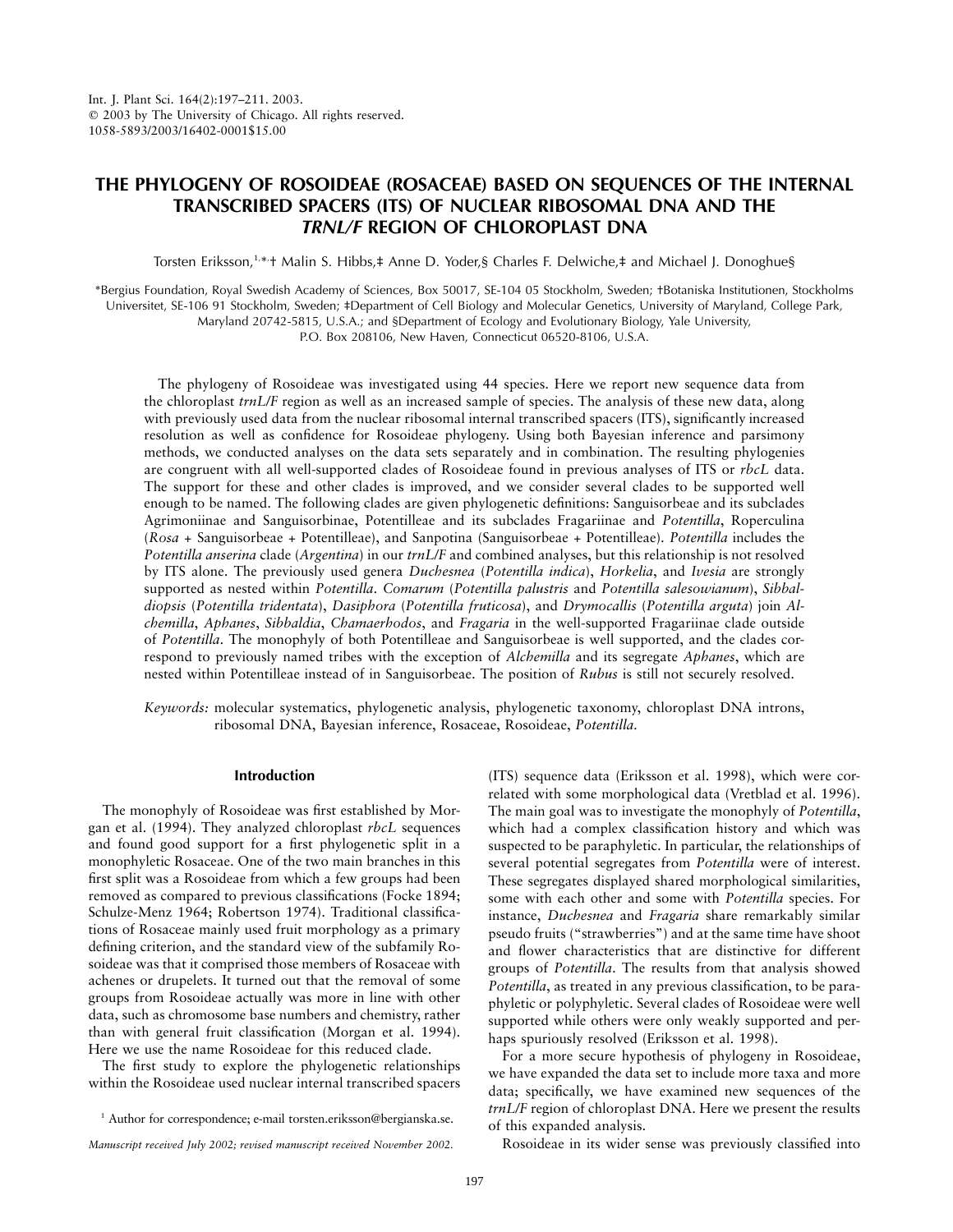several tribes: Rubeae, Roseae, Ulmarieae, Dryadeae, Sanguisorbeae (or Poterieae), and Potentilleae (Hutchinson 1964). The first three groups are reasonably well diagnosed morphologically and are probably monophyletic. *Rubus* was shown to be monophyletic with *Dalibarda* included (Alice and Campbell 1999) or as sister to *Rubus* (chloroplast DNA; L. A. Alice, personal communication). The former case implies that *Rubus* and Rubeae may be phylogenetically synonymous, i.e., two different names for the same clade. There are indications that Roseae and Ulmarieae may be similar cases (Morgan et al. 1994; T. Eriksson, unpublished data). Dryadeae, however, was shown to be a polyphyletic assemblage, and *Dryas*—along with *Purshia*, *Cowania*, and *Cercocarpus*—at present are not considered to belong to Rosoideae (instead they form a separate clade; Morgan et al. 1994; Swensen and Mullin 1997). A recent parsimony analysis of chloroplast DNA sequences gave weak support for Dryadeae as the first clade to split off the rest of Rosaceae (Potter et al. 2002). The exact position of Dryadeae in Rosaceae is not known, however, except that it is not within the clade Rosoideae, and we do not include it in this analysis. The remnants of Dryadeae, which do belong in Rosoideae, are currently under investigation (Smedmark and Eriksson 2002; Smedmark et al. 2003). The monophyly of the last two major groups, Sanguisorbeae and Potentilleae, has so far not been well documented. On the contrary, some analyses have indicated, albeit weakly, that Sanguisorbeae as well as Potentilleae might be polyphyletic (Eriksson et al. 1998). Hence, the main focus of this article is on investigation of the possible monophyly and the relationships between Sanguisorbeae and Potentilleae.

## **Material and Methods**

## *Selection of Taxa*

We used a simlar set of taxa as in Eriksson et al. (1998): a representative selection of Rosoideae with an emphasis on *Potentilla* and segregates from *Potentilla*. Some additions were made (1) in some groups, especially the Sanguisorbeae, to test their monophyly; (2) in regions of the tree where long branches might be suspected to interfere with analysis; and (3) where a too meager sampling of species might cause spurious resolution. In total, 13 species were added (table 1).

Four species were exchanged: *Filipendula ulmaria* to *vulgaris*, *Sanguisorba parviflora* to *officinalis*, *Waldsteinia fragarioides* to *geoides*, and *Fragaria ananassa* to *virginiana*. In the first three cases the switch was motivated by an intent to use type species where available, and in the last case we switched because of the availability of wild collected material. Two species were removed from all or some analyses because we failed to get good sequences from the *trnL/F* region: *Potentilla erecta* and *Hagenia abyssinica*.

The ITS region was resequenced for five species in the present analysis because those previous sequences included many uncertain base scorings (*Fragaria vesca*, *Potentilla anserina*, *Aphanes arvensis*, *Potentilla palustris*, and *Potentilla indica*). Originally, DNA had been extracted from herbarium material of these species, but we now had access to fresh material.

Five sequences were published elsewhere (Helfgott et al. 2000; Smedmark and Eriksson 2002). Previous analyses using

*rbcL* and ITS data gave good support for *Filipendula* as the sister group of the rest of Rosoideae (Morgan et al. 1994; Eriksson et al. 1998). In order to reduce problems of alignment, we removed the two non-Rosoideae species used in the analysis of Eriksson et al. (1998)—specifically, *Dryas octopetala* and *Prunus cerasifera*—and we rooted our trees on the *Filipendula* branch.

# *Molecular Markers and Methods*

Concerted evolution of ribosomal DNA repeats (including the ITS region) may be a problem if there are instances of allopolyploid speciation within the group (Wendel et al. 1995). Such problems might be avoided by choosing only diploid species. However, we were not able to select only diploid species, and there is a risk that some relationships among close relatives reflected in the ITS data may be erroneous. Despite this potential problem, ITS is generally considered to be of great utility for phylogenetic analysis among closely related species (Baldwin 1992; Baldwin et al. 1995), and we wanted to expand the existing sample of Rosoideae ITS sequences. Furthermore, with the addition of chloroplast DNA sequences, maternally inherited data were made available for comparison. The new ITS sequences were amplified as previously (Eriksson et al. 1998), except that the ITS-I primer of Urbatsch et al. (2000) was used instead of ITS5 (White et al. 1990).

We selected the *trnL/F* region of chloroplast DNA, which has been shown to be informative among closely related species (Wikström et al. 1999), albeit less variable than ITS. Using the c-f primer pair of Taberlet et al. (1991), we amplified a segment containing the spacer between *trnL* and *trnF* and the intron in *trnL*. The amplification primers along with the internal primers d and e were used for sequencing. Amplification of a longer fragment using primers a–f failed in Rosoideae.

Amplification products were cleaned using Qiagen spin tubes and cycle sequenced using BigDye premix and standard protocols, except that 2  $\mu$ L premix (diluted to 8  $\mu$ L) was used per reaction and run out on an ABI automated sequencer. Base scorings were proofread and assembled using the Staden package (Staden 1996) under Linux.

#### *Alignment*

All alignments were made manually using the alignment editor Se-Al (Rambaut 1996) on Apple Macintosh computers. The previous ITS alignment was used as a basis for further additions and augmentation of the ITS alignment (Eriksson et al. 1998). Here we took a conservative approach regarding ambiguous portions of the alignment and refrained from using some parts that were clearly ambiguous. Alignment was problematic in these regions because of overlapping indels of different lengths or a lack of similarity that could be used as a basis for alignment. In one particular case at the 3' end of the ITS data (positions 1962–1997), it was possible to align the sequences more or less unambiguously in some groups of species but not over the entire selection of species. This region was therefore removed from the analyses. The following positions were excluded from all analyses: 556–566, 722–728, 1153–1189, 1357–1359, 1409–1414, 1462–1467, 1802– 1809, and 1962–1997. In total, 114 positions were removed.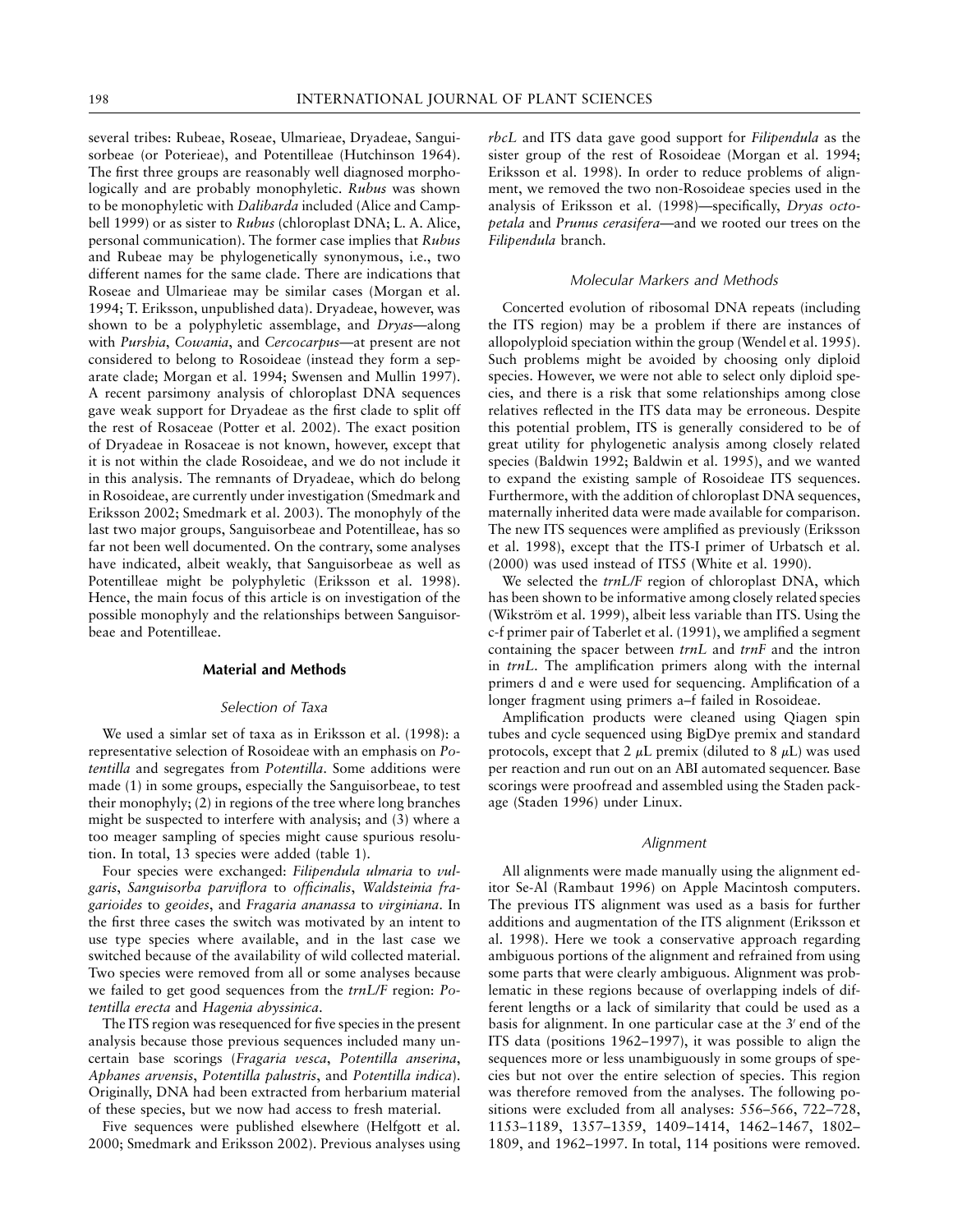The aligned data set along with the trees published here have been submitted to TreeBase (http://www.treebase.org).

## *Treatment of Indels*

Indel positions were coded " $-$ " and treated as uncertain data in applicable analyses. Forty-one of the inferred indels were coded as separate binary characters (table 2). We used two criteria for determining what indels to use: the inferred indel should have the same length in all taxa where it was present, and the indel should not overlap ambiguously with other indels of different lengths (fig. 1). The indels were scored for presence (1) or absence (0) of the inferred gap and were added at the end of the data set: 24 from the *trnL/F* data and 17 from the ITS data. The length of the indels varied from a single up to 147 base pairs.

## *Phylogenetic Analyses*

A modified version of Modeltest 3.06 (Posada and Crandall 1998) was used with PAUP\* (Swofford 2001) to select an appropriate evolutionary model for use in Bayesian inference analyses. This particular version (MrModeltest 1.0b; J. A. A. Nylander, personal communication) specifically tests the 24 models available common to PAUP\* and MrBayes 2.01 (Huelsenbeck and Ronquist 2001*a*). The hierarchical likelihood ratio tests selected the General Time Reversible model with gamma distribution of rates (GTR+ $\Gamma$ ) for both data sets (Rodríguez et al. 1990; Yang et al. 1994; Yang 1996). Estimations of phylogeny with Bayesian inference used the MrBayes program (Huelsenbeck and Ronquist 2001*a*, 2001*b*). The data sets were analyzed, separately and in combination, using the model suggested by MrModeltest with the following settings: use six substitution types, estimate base frequencies, allow rates of sites to follow a gamma distribution with four categories, estimate gamma shape. The combined analysis used the  $GTR+ \Gamma$  model for both data set partitions with the rates = ssgamma option, which allows site-specific rates, but the rates within each partition vary as described by a separately estimated gamma distribution. Four chains (Markov Chain Monte Carlo) were run for 1 million generations, and a tree was sampled every tenth generation. The binary indel characters were not included in the MrBayes analyses. The parsimony analyses were conducted using the UNIX version of PAUP\* (Swofford 2001) with TBR branch swapping and the MUL-TREES setting on 1000 random addition sequence starting trees. The ACCTRAN option was used for character optimization.

We used three separate measures of node support. Majority rule consensus trees of the trees sampled in Bayesian inference analyses yielded probabilities that the clades are monophyletic (Lewis 2001). The trees from the MrBayes analyses were loaded into PAUP\*, discarding the trees sampled during the "burnin" of the chain (Huelsenbeck and Ronquist 2001*b*), and 95% majority rule consensus trees were made. Thus, the trees shown in the figures only contain nodes estimated to have a posterior probability of 0.95 or more. Under the parsimony criterion, we performed bootstrap (Felsenstein 1985) and decay analyses (Bremer 1988; Donoghue et al. 1992). PAUP\* was set to run 10,000 bootstrap replicates, each using TBR branch swapping on a single random addition sequence start-

ing tree, with a single tree saved per bootstrap replicate. Bootstrap results are shown as 70% bootstrap majority rule consensus trees. Decay analyses were performed using AutoDecay (Eriksson 1999) and reverse constraints in PAUP\*. Each reverse constraint run was conducted with TBR branch swapping and MULTREES on 100 random addition sequence starting trees. In this article, Bayesian inference clade probabilities are given without prefix, parsimony bootstrap values are percentages prefixed by "b," and decay indices are prefixed by "d." Bootstrap values, widely used as measures of support, have been shown to be conservative measures of clade accuracy probabilities (Hillis and Bull 1993). In many of their simulations, and in an experimental phylogeny, bootstrap values (proportions) of 70% corresponded to a probability of more or less 95% clade accuracy. Based on this, we have chosen to use 70% bootstrap majority rule consensus trees for comparison with the 95% Bayesian inference trees, a commonly used level for statistical significance. It is our purpose to present the well-supported clades here, and we therefore refrain from presenting the default 50% bootstrap trees, single optimal trees, or strict consensus trees, with the single exception of the tree with branch length estimates (fig. 5).

To compare the total support for the trees, we used a B70 index. This is the proportion of nodes in a fully resolved tree with a bootstrap support of 70% or higher (cf. Sanderson and Donoghue 1996). For the Bayesian inference trees, we used a Bayes95 index, calculated similarly.

#### **Results**

The ITS data set that consisted of 44 taxa comprised 713 aligned DNA characters and 17 binary indel characters. Of these, 59 DNA characters were excluded from all analyses because of ambiguous alignment (see above), and of the remaining, 248 were informative for parsimony analysis. The length of the sequences of ITS including 5.8S varied from 589 bases in *Aremonia agrimonioides* to 651 in *Agrimonia eupatoria*. The G+C content was 60%. Of the sequenced positions, 0.7% were scored ambiguous, mainly because of low-quality DNA in certain extractions. In addition to this, 17% of the data set was coded as uncertain (indel positions " $-$ " or unsequenced positions "?" added for alignment purposes).

The Bayesian inference tree is based on 96,802 trees sampled from chain generations 32,000–1,000,000 (fig. 2). The parsimony analysis found four most parsimonious trees of 1030 steps (consistency index [CI] 0.4942, excluding uninformative characters 0.4422; Kluge and Farris 1969). The mean CI of binary indel characters was 0.81. An analysis excluding *Hagenia*, which was lacking from the *trnL/F* data set, gave trees of 1015 steps. The topologies were the same except for the lack of the node with *Hagenia*. The support for the node below remained the same after the removal of *Hagenia*. The 70% parsimony bootstrap tree and the 95% Bayesian tree are fully congruent and differ only in that some clades are collapsed in each of the trees (cf. arrows in fig. 2). The B70 index as well as the Bayes95 index is 0.66.

The *trnL/F* data set comprised 43 taxa with 1297 aligned DNA characters and 24 binary indel characters. Of these, 55 DNA characters were excluded from all analyses, and of the remaining, 281 were informative for parsimony analysis. The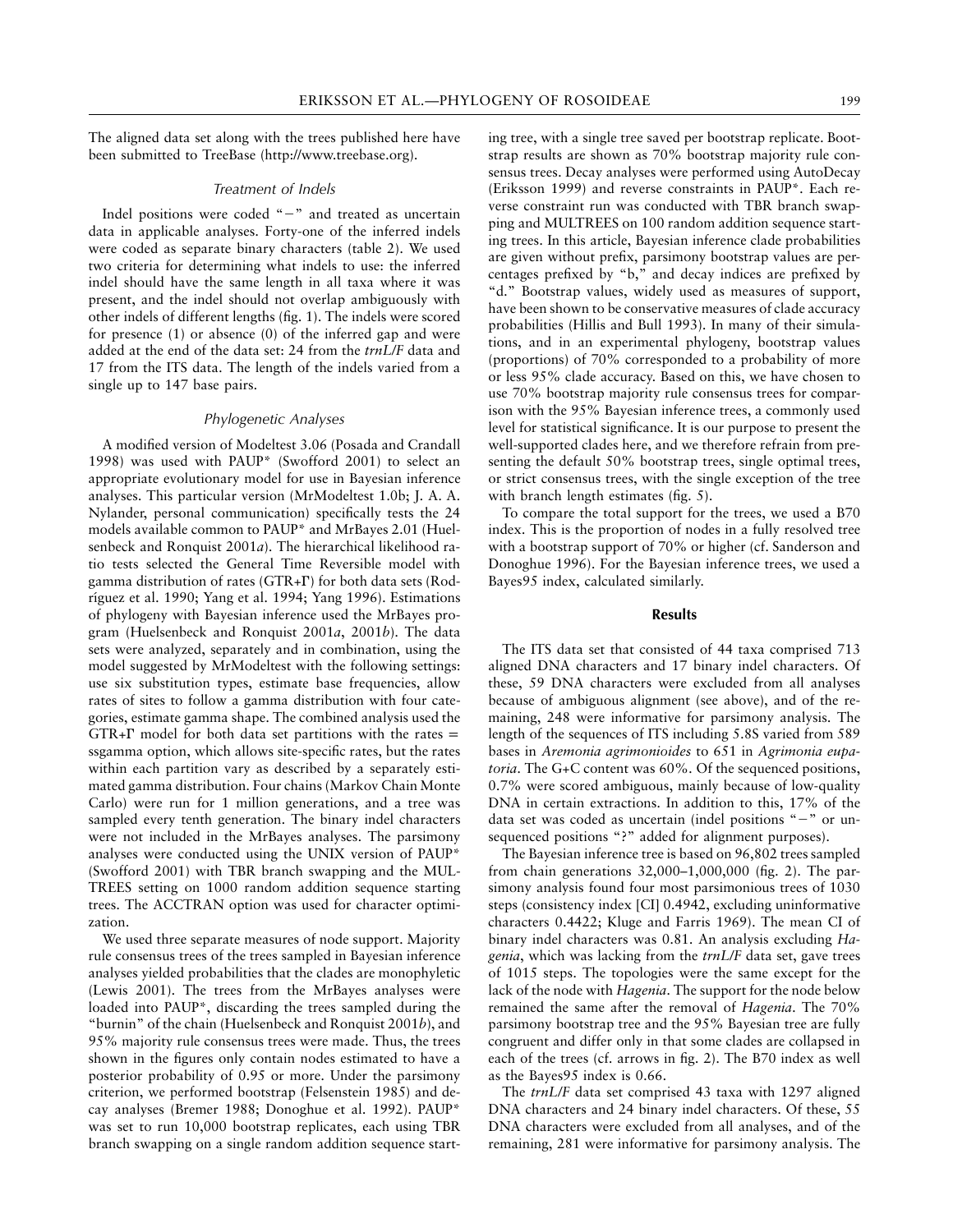# **Table 1**

| Species Used, Accessions, Voucher Information or Publication Where Sequence Was First Used, |  |
|---------------------------------------------------------------------------------------------|--|
| <b>Origin of Materials, and EMBL/Genbank Accession Numbers</b>                              |  |

| Species and DNA region  | Voucher/reference               | Origin of material         | Accession number   |
|-------------------------|---------------------------------|----------------------------|--------------------|
| Acaena cylindristachya: |                                 |                            |                    |
| Both                    | Hibbs 167                       | Andes                      | AJ512775, AJ512780 |
| Acaena laevigata:       |                                 |                            |                    |
| Both                    | Hibbs 6                         | RBGE; Falkland Islands     | AJ512776, AJ512781 |
| Agrimonia eupatoria:    |                                 |                            |                    |
| <b>ITS</b>              | Eriksson et al. 1998            | Sweden, Uppland            | U90798             |
| trnL/F                  | Eriksson and Smedmark 41 (SBT)  | HB; Germany                | AJ512216           |
| Alchemilla alpina:      |                                 |                            |                    |
| ITS                     | Eriksson et al. 1998            | Sweden, Torne Lappmark     | U90816, U90817     |
| trnL/F                  | Eriksson 805 (SBT)              | HB; Sweden, Torne Lappmark | AJ512217           |
| Alchemilla mollis:      |                                 |                            |                    |
| Both                    | Eriksson s.n. (SBT)             | HB; unknown                | AJ511769, AJ512218 |
| Aphanes arvensis:       |                                 |                            |                    |
| Both                    | Eriksson s.n. (SBT)             | Sweden, Uppland            | AJ511770, AJ512234 |
| Aremonia agrimonioides: |                                 |                            |                    |
| <b>ITS</b>              | Eriksson et al. 1998            | LD; unknown                | U90799             |
| trnL/F                  | Karlsson 94076 (LD)             | LD; unknown                | AJ512230, AJ512231 |
| Chamaerhodos erecta:    |                                 |                            |                    |
| <b>ITS</b>              | Eriksson et al. 1998            | U.S.A., Montana            | U90794             |
| trnL/F                  | Norlindh and Ahti 10161A (S)    | Mongolia                   | AJ512219           |
| Fallugia paradoxa:      |                                 |                            |                    |
| <b>ITS</b>              | Eriksson et al. 1998            | U.S.A., New Mexico         | U90805             |
| trnL/F                  | Smedmark and Eriksson 2002      | U.S.A., Colorado           | AJ297331           |
| Filipendula vulgaris:   |                                 |                            |                    |
| Both                    | Eriksson 821 (SBT)              | Sweden, Uppland            | AJ416467, AJ416463 |
| Fragaria vesca:         |                                 |                            |                    |
| Both                    | Eriksson and Smedmark 43 (SBT)  | Sweden, Uppland            | AJ511771, AJ512232 |
| Fragaria virginiana:    |                                 |                            |                    |
| Both                    | Eriksson s.n. (SBT)             | Canada, Nova Scotia        | AJ511772, AJ512220 |
| Geum urbanum:           |                                 |                            |                    |
| ITS                     | Eriksson et al. 1998            | Sweden, Uppland            | U90802             |
| trnL/F                  | Smedmark and Eriksson 2002      | Sweden, Uppland            | AJ297323           |
| Hagenia abyssinica:     |                                 |                            |                    |
| <b>ITS</b>              | Eriksson et al. 1998            | Kenya                      | U90800             |
| Horkelia fusca:         |                                 |                            |                    |
| Both                    | Eriksson et al. 1998; same DNA  | U.S.A., California         | U90795, AJ512247   |
|                         | used here                       |                            |                    |
|                         |                                 |                            |                    |
| Ivesia gordoni:         |                                 |                            |                    |
| Both                    | Eriksson et al. 1998; same DNA  | U.S.A., Utah               | U90796, AJ512221   |
|                         | used here                       |                            |                    |
| Leucosidea sericea:     |                                 |                            |                    |
| <b>ITS</b>              | Helfgott et al. 2000            |                            | AF183547, AF183524 |
| trnL/F                  | D.M. Helfgott Ben-3 1998 (TEX)  | Unknown                    | AJ512222           |
| Polylepis hieronymi:    |                                 |                            |                    |
| Both                    | Hibbs 133, 1998                 | Bolivia                    | AJ512774, AJ512779 |
| Polylepis tarapacana:   |                                 |                            |                    |
| Both                    | Hibbs 163, 1999                 | Bolivia                    | AJ512773, AJ512778 |
| Potentilla anserina:    |                                 |                            |                    |
| Both                    | Eriksson and Smedmark 44 (SBT)  | Sweden, Uppland            | AJ511773, AJ512238 |
| Potentilla arguta:      |                                 |                            |                    |
| <b>ITS</b>              | Eriksson et al. 1998            | U.S.A., Washington         | U90787             |
| trnL/F                  | Eriksson s.n. (SBT)             | Unknown                    | AJ512223           |
| Potentilla bifurca:     |                                 |                            |                    |
| ITS                     | Eriksson et al. 1998            | Sweden, Uppland            | U90786             |
| trnL/F                  | Eriksson 811 (SBT)              | Sweden, Uppland            | AJ512224           |
| Potentilla chinensis:   |                                 |                            |                    |
| Both                    | Eriksson s.n. (SBT)             | HB; China, Beijing         | AJ511774, AJ512225 |
| Potentilla dickinsii:   |                                 |                            |                    |
| <b>ITS</b>              | Eriksson et al. 1998            | Korea                      | U90785             |
| trnL/F                  | Crompton, D'Arcy & Coke 139 (E) | RBGE; Korea                | AJ512243           |
|                         |                                 |                            |                    |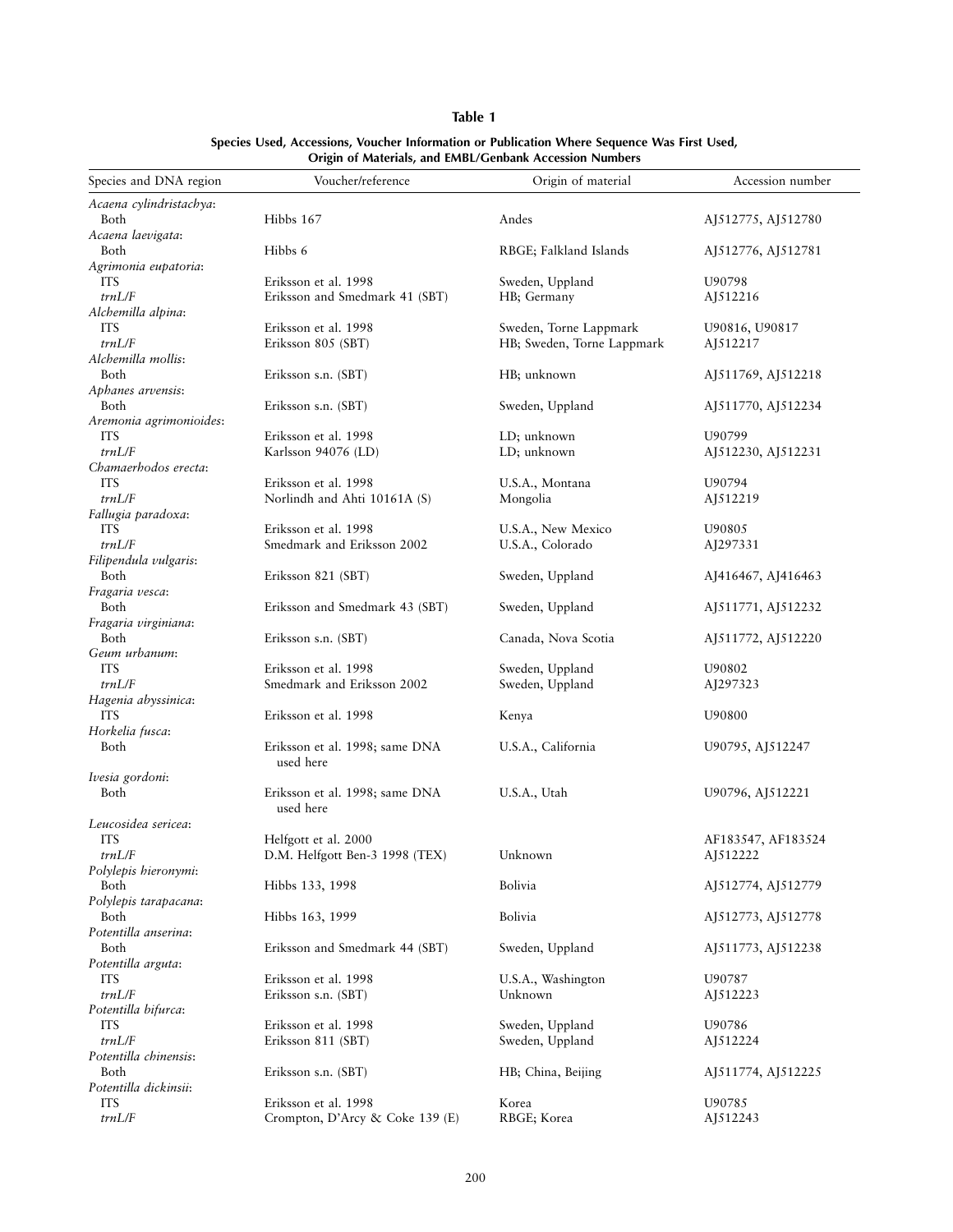| Species and DNA region   | Voucher/reference                           | Origin of material                          | Accession number         |
|--------------------------|---------------------------------------------|---------------------------------------------|--------------------------|
| Potentilla fragarioides: |                                             |                                             |                          |
| ITS                      | Eriksson et al. 1998                        | Japan                                       | U90806, U90807           |
| trnL/F                   | Eriksson s.n. (SBT)                         | HB; China, Beijing                          | AJ512226                 |
| Potentilla fruticosa:    |                                             |                                             |                          |
| <b>ITS</b>               | Eriksson et al. 1998                        | LD; Sweden, Öland                           | U90808, U90809           |
| trnL/F                   | Eriksson 806 (SBT)                          | HB; Sweden, Öland                           | AJ512233                 |
| Potentilla indica:       |                                             |                                             |                          |
| Both                     | Eriksson s.n. (GH, SBT)                     | HB; China, Gansu                            | AJ511775, AJ512242       |
| Potentilla micrantha:    |                                             |                                             |                          |
| <b>ITS</b>               | Eriksson et al. 1998                        | LD; unknown                                 | U90812, U90813           |
| trnL/F                   | Eriksson and Smedmark 42 (SBT)              | HB; Greece                                  | AJ512227                 |
| Potentilla multifida:    |                                             |                                             |                          |
| Both                     | Eriksson 705 (SBT)                          | Sweden, Torne Lappmark                      | AJ511776, AJ512245       |
| Potentilla nivea:        |                                             |                                             |                          |
| Both                     | Eriksson et al. 1998; same DNA<br>used here | Sweden, Torne Lappmark                      | U90814, U90815, AJ512244 |
| Potentilla norvegica:    |                                             |                                             |                          |
| Both                     | Eriksson et al. 1998;                       | U.S.A., Massachusetts                       | U90790, AJ512246         |
|                          |                                             |                                             |                          |
|                          | same DNA used here                          |                                             |                          |
| Potentilla palustris:    |                                             |                                             |                          |
| Both                     | Eriksson $659$ (GH, S)                      | Sweden, Uppland                             | AJ511777, AJ512237       |
| Potentilla peduncularis: |                                             |                                             |                          |
| Both                     | Eriksson and Vretblad TE758<br>(SBT)        | GB; China, Yunnan                           | AJ511778, AJ512239       |
| Potentilla reptans:      |                                             |                                             |                          |
| <b>ITS</b>               | Eriksson et al. 1998                        | Sweden, Uppland                             | U90784                   |
| trnL/F                   | Eriksson 822 (SBT)                          | Sweden, Uppland                             | AJ512241                 |
| Potentilla salesowianum: |                                             |                                             |                          |
| Both                     | Eriksson and Vretblad TE751<br>(SBT)        | GB; unknown                                 | AJ511779, AJ512228       |
| Potentilla stenophylla:  |                                             |                                             |                          |
| Both                     | Eriksson and Vretblad TE763<br>(SBT)        | GB; China, Yunnan                           | AJ511780, AJ512240       |
| Potentilla tridentata:   |                                             |                                             |                          |
| <b>ITS</b>               | Eriksson et al. 1998                        | U.S.A., New Hampshire                       | U90791                   |
| trnL/F                   | Eriksson and Smedmark 40 (SBT)              | Canada, Nova Scotia                         | AJ512236                 |
| Rosa majalis:            |                                             |                                             |                          |
| Both                     | Eriksson et al. 1998; same DNA<br>used here | Sweden, Värmland                            | U90801, AJ512229         |
| Rosa persica:            |                                             |                                             |                          |
| Both                     | Eriksson and Smedmark 1 (SBT)               | Uppsala Bot. Garden; Iran<br>or Afghanistan | AJ416468, AJ416466       |
| Rubus chamaemorus:       |                                             |                                             |                          |
| <b>ITS</b>               | Eriksson et al. 1998                        | Sweden, Torne Lappmark                      | U90803                   |
| trnL/F                   | Eriksson 809 (SBT)                          | Sweden, Västmanland                         | AJ416464                 |
| Sanguisorba officinalis: |                                             |                                             |                          |
| <b>ITS</b>               | Helfgott et al. 2000                        |                                             | AF183533, AF183556       |
| trnL/F                   | Eriksson 804 (SBT)                          | HB; unknown                                 | AJ416465                 |
| Sibbaldia procumbens:    |                                             |                                             |                          |
| ITS                      | Eriksson et al. 1998                        | Sweden, Torne Lappmark                      | U90820, U90821           |
| trnL/F                   | Eriksson 698 (SBT)                          | Sweden, Torne Lappmark                      | AJ512235                 |
| Tetraglochin cristatum:  |                                             |                                             |                          |
| Both                     | Hibbs 150, 1999                             | Andes                                       | AJ512777, AJ512782       |
| Waldsteinia geoides:     |                                             |                                             |                          |
| Both                     | Smedmark and Eriksson 2002                  | Stockholm University;                       | AJ302362, AJ297348       |
|                          |                                             | unknown                                     |                          |

**Table 1**

**(***Continued***)**

Note. GB = Göteborg Botanical Garden; HB = Bergius Botanic Garden, Stockholm; LD = Botanic Garden Lund; RBGE = Royal Botanic Gardens Edinburgh.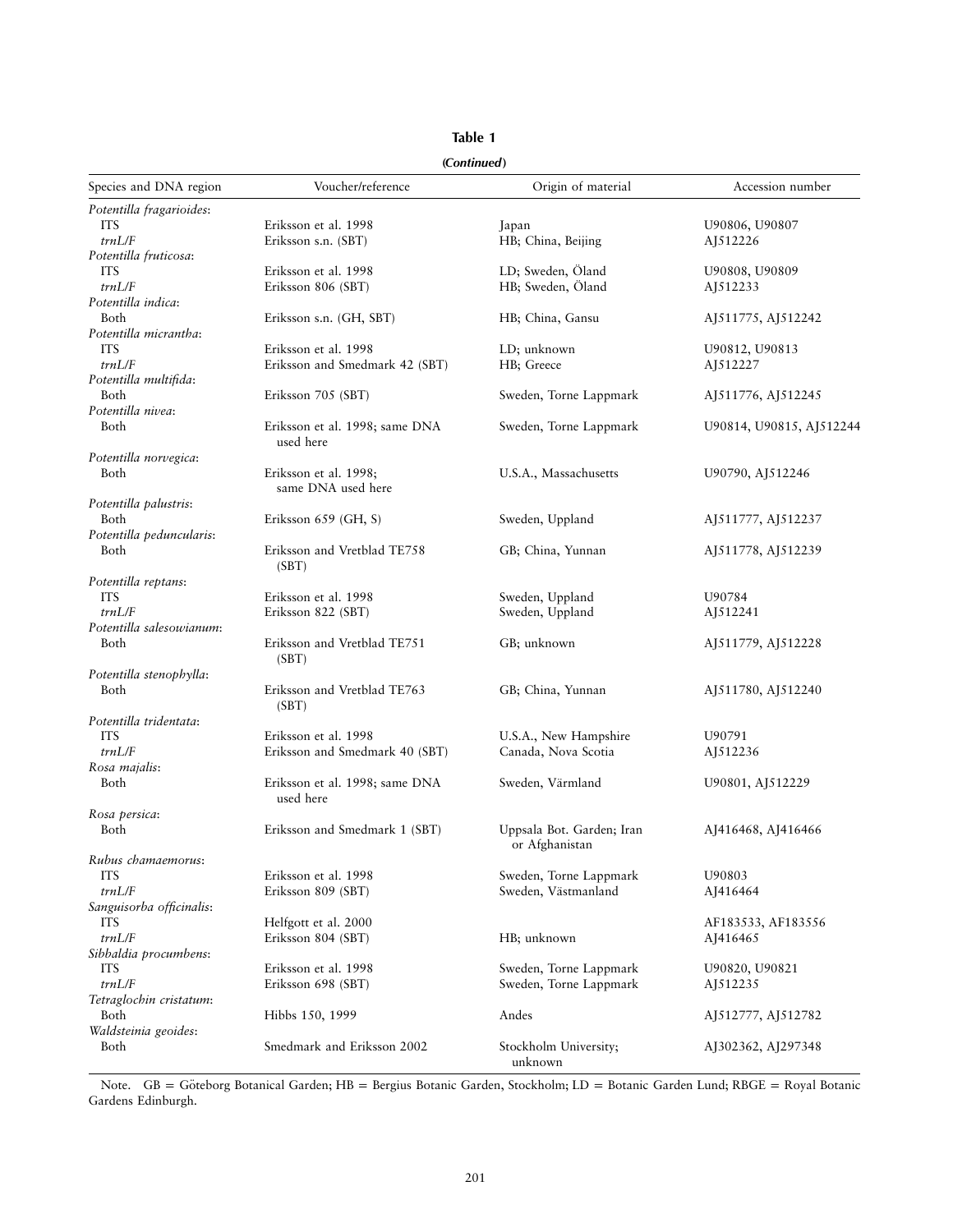**Indels Scored as Separate Binary Characters and Data on Position and Characteristics in the Combined Data Set**

|              |                                  |                | No. of               |                 |                          |
|--------------|----------------------------------|----------------|----------------------|-----------------|--------------------------|
| Region       |                                  |                | taxa                 |                 |                          |
| and indel    | Length                           | Position in    | sharing              |                 |                          |
| char no.     | of indel                         | alignment      | gap                  | CI <sup>a</sup> | Overlap $\rm ^b$         |
| $trnL/F$ :   |                                  |                |                      |                 |                          |
| 2011         | 4                                | 121-124        | 3                    | 1.0             |                          |
| 2012         | 3                                | 226-228        | 30                   | 1.0             |                          |
| 2013         | 8                                | 239-246        | $\overline{2}$       | 1.0             |                          |
| 2014         | $\mathbf{1}$                     | 253            | 39                   | 1.0             | $\overline{\phantom{0}}$ |
| 2015         | 1                                | 279            | 40                   | 1.0             | $\overline{\phantom{0}}$ |
| 2016         | 14                               | 294-307        | 30                   | 0.5             | $\overline{\phantom{0}}$ |
| 2017<br>2018 | $\mathbf{1}$<br>14               | 316<br>316-330 | 41<br>$\overline{2}$ | 1.0<br>1.0      | $+2$                     |
| 2019         | 3                                | 321-323        | 41                   | 1.0             | $-3$<br>$+2$             |
| 2020         | 101                              | 349-449        | 3                    | 1.0             | $-3$                     |
| 2021         | 147                              | 366-512        | 13                   | 1.0             | $-3$                     |
| 2022         | 1                                | 686            | 8                    | 1.0             | $+1, 2$                  |
| 2023         | $\mathbf{1}$                     | 687            | 6                    | 1.0             | $+1, 2$                  |
| 2024         | 5                                | 740-744        | 41                   | 1.0             |                          |
| 2025         | 12                               | 823-834        | 2                    | 1.0             |                          |
| 2026         | 7                                | 844-850        | $\overline{4}$       | 1.0             | $+1, 2$                  |
| 2027         | $\overline{4}$                   | 858-861        | 41                   | 1.0             | $-1$                     |
| 2028         | 115                              | 871-985        | 2                    | 1.0             | $-3$                     |
| 2029         | 6                                | 903-908        | 10                   | 1.0             | $+1, 2$                  |
| 2030         | 93                               | 906–998        | 3                    | 1.0             | $-3$                     |
| 2031         | 10                               | 927-936        | 40                   | 1.0             | $+2$                     |
| 2032         | 1                                | 958            | 41                   | 1.0             | $+2$                     |
| 2033         | 13                               | 962-974        | 4<br>41              | 1.0             | $+2$                     |
| 2034<br>ITS: | 10                               | 1226-1235      |                      | 1.0             |                          |
| 2035         | $\mathbf{1}$                     | 1336           | 2                    | $1.0\,$         |                          |
| 2036         | $\overline{1}$                   | 1363           | 41                   | 1.0             | $\overline{\phantom{0}}$ |
| 2037         | $\mathbf{1}$                     | 1376           | $\overline{2}$       | 1.0             | $\overline{\phantom{0}}$ |
| 2038         | 6                                | 1462-1467      | 41                   | 1.0             | $+2$                     |
| 2039         | $\overline{1}$                   | 1484           | 40                   | 1.0             | $-1$                     |
| 2040         | 1                                | 1485           | 2                    | 1.0             | $-1$                     |
| 2041         | $\overline{3}$                   | 1486-1488      | 38                   | 1.0             |                          |
| 2042         | $\mathbf{1}$                     | 1536           | 35                   | 0.5             |                          |
| 2043         | $\mathbf{1}$                     | 1543           | 35                   | 0.25            |                          |
| 2044         | $\overline{1}$                   | 1554           | 17                   | 0.5             | $\overline{a}$           |
| 2045         | $\mathbf{1}$                     | 1580           | 27                   | 1.0             | $-1$                     |
| 2046         | $\overline{1}$                   | 1581           | 40                   | 1.0             | $-1$                     |
| 2047         | $\mathbf{1}$                     | 1826           | 39                   | 0.5             | $\overline{\phantom{0}}$ |
| 2048         | $\overline{1}$<br>$\overline{1}$ | 1845           | 30                   | 1.0             |                          |
| 2049<br>2050 | $\mathbf{1}$                     | 1856<br>1922   | 3<br>42              | 1.0<br>0.5      |                          |
| 2051         | 2                                | 1951-1952      | 13                   | 0.5             | $\overline{a}$           |
|              |                                  |                |                      |                 |                          |

<sup>a</sup> Consistency indices (CI) relate to the most parsimonious trees of the parsimony analysis.

 $b$  1 = gaps, where present, were of the same length but were adjacent to other gaps or variable regions;  $2 =$  gap was scored uncertain, with a question mark, where it overlaps with other gap (fig. 1);  $3 =$ gap overlaps with another gap, but it was not considered problematic (fig. 1).

sequences varied in length from 881 (*A. agrimonioides*) to 1122 (*Potentilla peduncularis*). The G+C content was 33%. Of the sequenced positions, 0.15% were scored ambiguous because of low-quality DNA in a few species. In total, 25%

of the data set was coded as uncertain, which was almost exclusively from indel positions.

The tree from the Bayesian inference analysis of *trnL/F* data alone is based on 94,302 trees sampled from chain generations 57,000–1,000,000 (fig. 3). The parsimony analysis found five trees of 718 steps (CI =  $0.7577$ , 0.6842, excluding uninformative characters; fig. 3). The mean CI of binary indel characters was 0.98. The B70 index is 0.72, and the Bayes95 index is 0.75.

The Bayesian inference 95% majority rule consensus tree from the combined analysis is based on 96,802 trees sampled from chain generations 32,000–1,000,000 (figs. 4, 5). The parsimony analysis resulted in two trees of  $1751$  steps (CI = 0.5991, 0.5289, excluding uninformative characters), and the mean CI of binary indel characters was 0.82. These parsimony trees are 18 steps (1%) longer than the sum of lengths of the separate shortest trees. The 70% bootstrap tree from the parsimony analysis (not shown) is almost identical to the Bayesian tree in figure 4. Two nodes with bootstrap 68% and 62% show up (indicated by asterisks in fig. 4), and two are collapsed in the Bayesian tree. In terms of total support, both the B70 and the Bayes95 indices are 0.82.

#### **Discussion**

The results from the combined analysis (fig. 4) are congruent with all of the well-supported clades found in the analysis of Eriksson et al. (1998), and the differences are not strongly supported. The addition here of more taxa and new data does much to improve our understanding of the phylogeny of Rosoideae, and several major clades that were previously weak and tentative are now well supported. A phylogenetic "backbone" of Rosoideae is emerging.

The good support for clades makes it desirable to name them, and the proposed PhyloCode (http://phylocode.org) shows a way to do this in a formal manner that the current International Code of Botanical Nomenclature (ICBN; Greuter et al. 2000) cannot. However, to gain stability and at the same time minimize confusion, where possible we use names for clades that are also consistent with accepted names for ranked taxa under ICBN (cf. appendix).

The close correspondence between the bootstrap trees and the Bayesian trees in both the separate and the combined analyses is remarkable, especially when we take into account that we are comparing two methods of analysis that are very different. One is based on an explicit model of evolution while the other is not. One uses a Markov Chain Monte Carlo approach and the other the Phylogenetic Bootstrap. As Bayesian inference of phylogeny is still a relatively new method, it remains to be seen if the good fit between 70% bootstrap and 95% Bayesian inference trees will be found to be the rule in future studies.

## *Comparison with Previous ITS Analysis*

Compared to the ITS tree published previously (Eriksson et al. 1998), the new ITS trees have similar topology but better support for basal clades (fig. 2). The B70 index increased from 0.42 to 0.66, and the Bayes95 index is also 0.66 for the ITS data. As before, parsimony resolves *Rubus* to be sister to the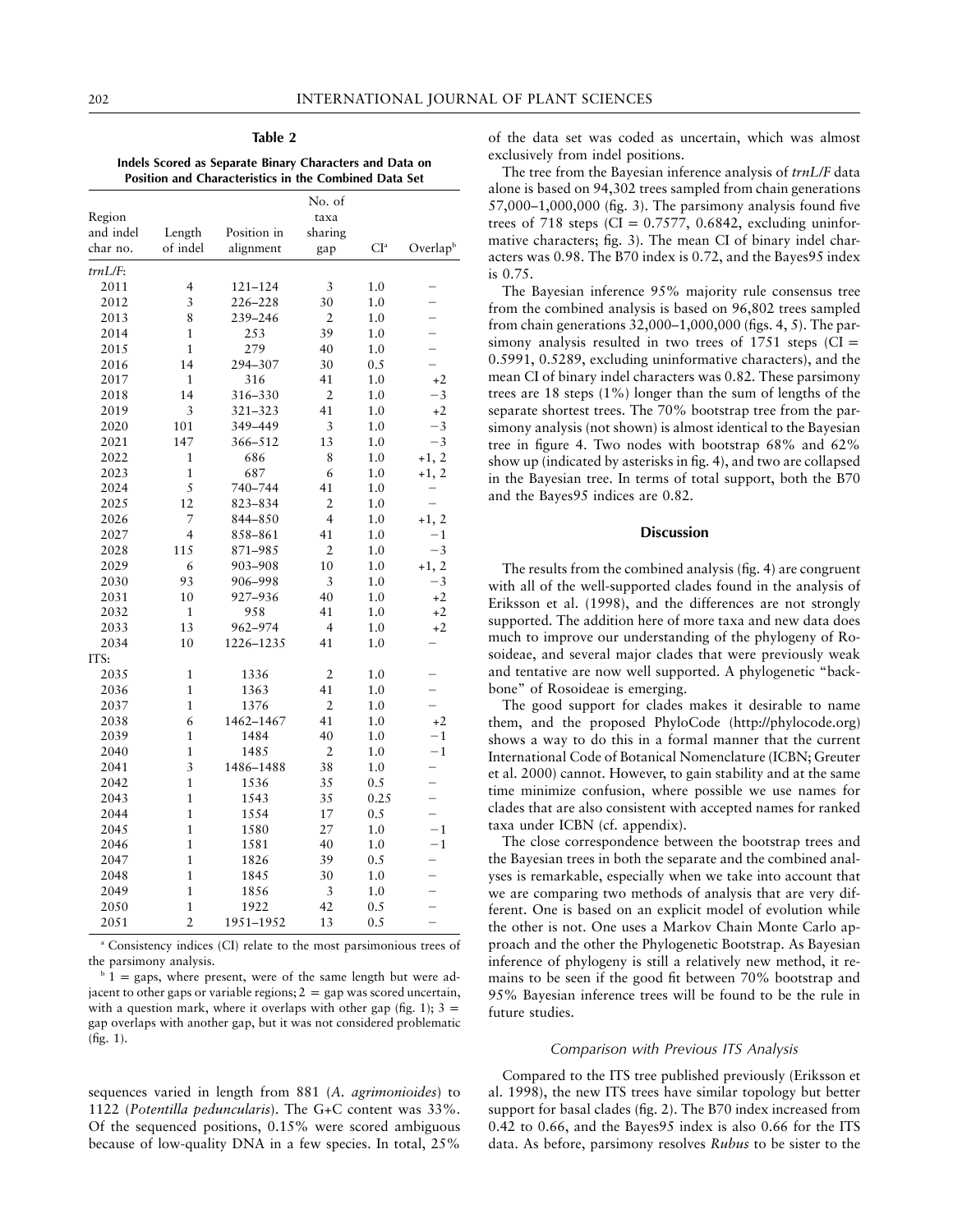| ACGTACGTACGTACGTACGTACGTACGT        | 00 |
|-------------------------------------|----|
| ACGTACGTACGT----ACGTACGTACGT        | 01 |
| ACGTACGTACGT----ACGTACGTACGT        | 01 |
| ACGTACGTACGT----ACGTACGTACGT        | 01 |
| ACGTACGTACGT----ACGTACGTACGT        | 01 |
| ACGTACGTACGT----ACGTACGTACGT        | 01 |
| ACGTACGTACGT----ACGTACGTACGT        | 01 |
|                                     | 1? |
| ACGT-------------------ACGT         | 1? |
| ACGT--------------------ACGT        | 1? |
| ACGTACGTACGT----ACGTACGTACGT        | 01 |
| ACGTACGTACGT----ACGTACGTACGT        | 01 |
| ACGTACGTACGT----ACGTACGTACGT        | 01 |
| ACGTACGTACGT----ACGTACGTACGT        | 01 |
| ACGTACGTACGT----ACGTACGTACGT        | 01 |
| <b>ACGTACGTACGTACGTACGTACGTACGT</b> | იი |
|                                     |    |

**Fig. 1** Hypothetical example to demonstrate how certain overlapping indels were treated (cf. table 2). The horizontal gap is not problematic because it will be present regardless of the overlap. Hence, it is coded as present (*1*) in the first binary character. It is not possible to know if the more narrow vertical gap is present or not in the area of overlap. The corresponding taxa are therefore coded with question marks in the second binary character.

clade now called Colurieae (Smedmark and Eriksson 2002; clade A in fig. 2) with somewhat higher support. The Bayesian analysis gives this relationship low probability. Sanguisorbeae is monophyletic (clade B, 1.0, b84, d4), while it was previously polyphyletic, and Potentilleae is monophyletic as well in the Bayesian tree, but it gets only low support in the parsimony analysis (clade C, 0.95, b42, d1). The Potentilleae clade is divided into two main clades as in the previous tree (Eriksson et al. 1998). One, *Potentilla* in the strict sense, is resolved by both parsimony and Bayesian inference, and its support is increased here (clade D, 1.0, b94, d9; cf. node P3 in Eriksson et al. 1998). Its unnamed sister clade is resolved by Bayesian inference but still has low support in the parsimony analysis (clade E, 1.0, b36, d1). Clade E was resolved in the previous parsimony analysis of ITS, but with very low support. The position of *Potentilla anserina* and two close relatives is unresolved in both trees. However, in the most parsimonious trees, this group is found well nested within clade E close to *Fragaria*, but this has almost no node support (b15 or less, d1).

In the previous analysis, the species of Sanguisorbeae with petals (clade F, the "Agrimonia clade," in Eriksson et al. 1998) was found within Potentilleae but with very low support. In the present analysis, this clade is found to be sister to the rest of Sanguisorbeae (not clearly resolved by Bayesian inference). This is in agreement with previous analyses in which preliminary morphological data had been added to the ITS data (Vretblad et al. 1996).

## TrnL/F *and Combined Trees*

The *trnL/F* parsimony and Bayesian trees (fig. 3) are fully congruent and differ only in that some clades are collapsed in either of the trees (cf. arrows in fig. 3). They are also very

similar to the ITS trees, and the main clades are the same except that *Rubus* is supported by the parsimony analysis to be sister group to clade G (b77, d1) instead of being sister to Colurieae (clade A), as in ITS. Neither of these positions of *Rubus* gets high probability by Bayesian inference. Also, the clade consisting of Sanguisorbeae + Potentilleae, which is supported in



Parsimony

**Bayesian** 

**Fig. 2** Trees from the analysis of internal transcribed spacers data alone. To the left, a 70% majority rule bootstrap consensus tree from the parsimony analysis. Decay indices (prefixed by "d") are found above branches, and bootstrap values are found below branches. To the right, a 95% majority rule consensus tree based on 96,802 trees from the Bayesian inference analysis. All clades shown have estimated probability 1.0 except where indicated. Some nodes discussed in the text are marked by capital letters. Arrows indicate resolved nodes that are collapsed in the corresponding tree. Note that these trees include *Hagenia abyssinica*, which is not present in figs. 3 and 4.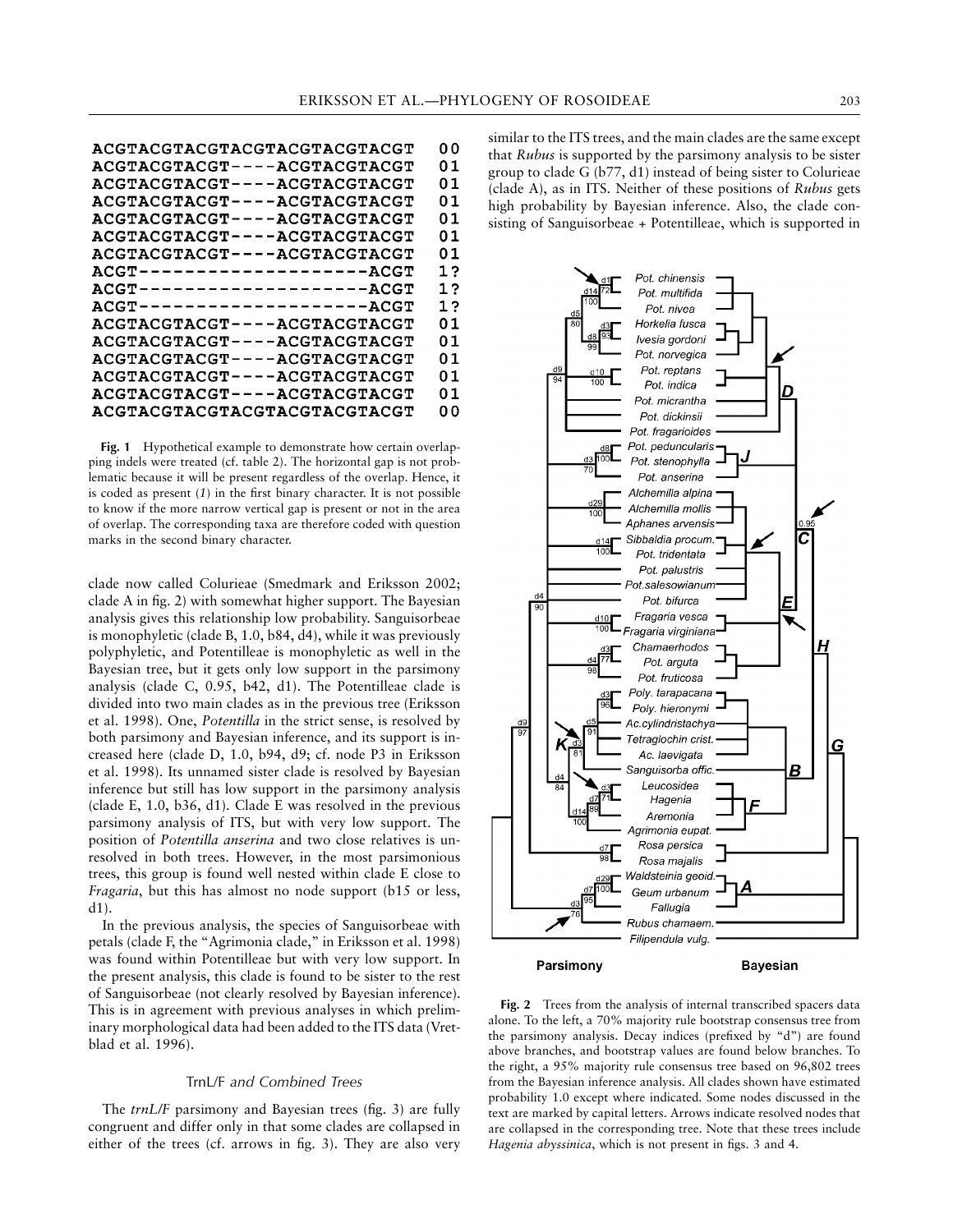

**Fig. 3** Trees from the analysis of *trnL/F* data alone. To the left, a 70% majority rule bootstrap consensus tree from the parsimony analysis. Decay indices (prefixed by "d") are found above branches, and bootstrap values are found below branches. To the right, a 95% majority rule consensus tree based on 94,302 trees from the Bayesian inference analysis. All clades shown have estimated probability 1.0 except where indicated. Some nodes discussed in the text are marked by capital letters. Arrows indicate resolved nodes that are collapsed in the corresponding tree.

the ITS trees, is lacking in both *trnL/F* trees (cf. clade H in fig. 2). Sanguisorbeae as well as Potentilleae are monophyletic with good support (clades B and C). The Sanguisorbeae clade has an internal resolution that is similar to that of the ITS trees, and the nodes are well supported. One of the two main

clades of Potentilleae, the clade comprising *Fragaria*, *Chamaerhodos*, *Alchemilla*, *Sibbaldia*, and various *Potentilla* satellite species sometimes treated as separate genera (e.g., *Comarum*, *Sibbaldiopsis*, *Drymocallis*, and *Dasiphora* [clade E]), is well supported in both trees (1.0, b100, d11).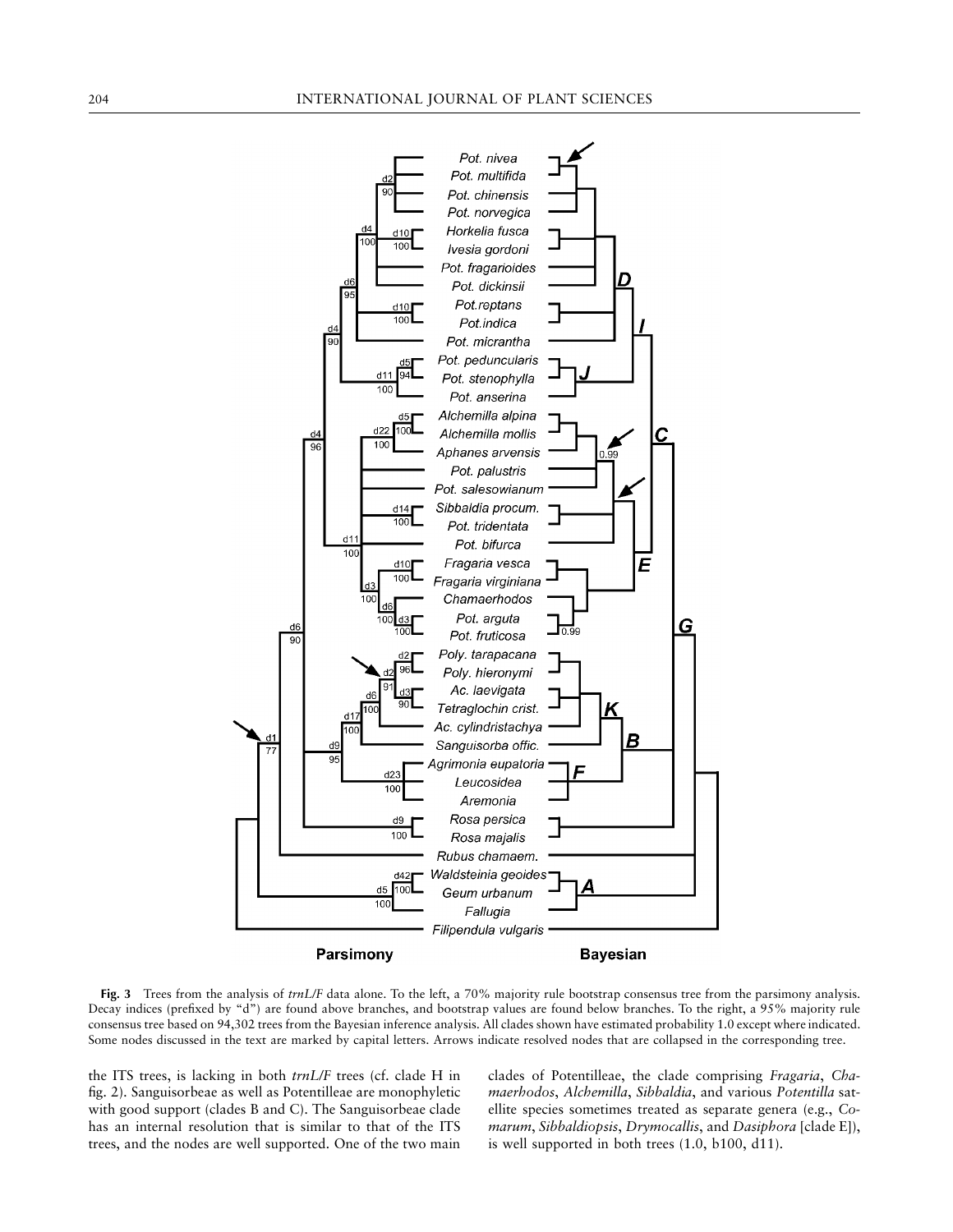

**Fig. 4** 95% majority rule consensus tree from analysis of combined data based on 96,802 trees from the Bayesian inference analysis. All clades shown have estimated probability 1.0 except for three that had 0.99 and are marked by a minus sign. Node support from the parsimony analysis is indicated in the proximity of nodes: decay indices (prefixed by "d") are found above branches, and bootstrap values are found below branches. Some nodes discussed in the text are marked by capital letters. Asterisks denote two nodes that were collapsed in a 70% parsimony bootstrap consensus. Names of clades are shown to the right with brackets indicating the inclusiveness of the clades.

The internal structure within Potentilleae differs somewhat between the *trnL/F* and ITS trees, but the differences are in general not well supported by one or both DNA regions. See "Clades" for a few exceptions.

The tree from the combined analysis is congruent with the

well-supported clades seen in the separate analyses, and support for these nodes increases in the combined analysis (B70 as well as the Bayes95 index up to 0.82). The differences between the separate analyses are resolved in different ways in the combined analysis. The position of *Rubus*, for example, is the same as in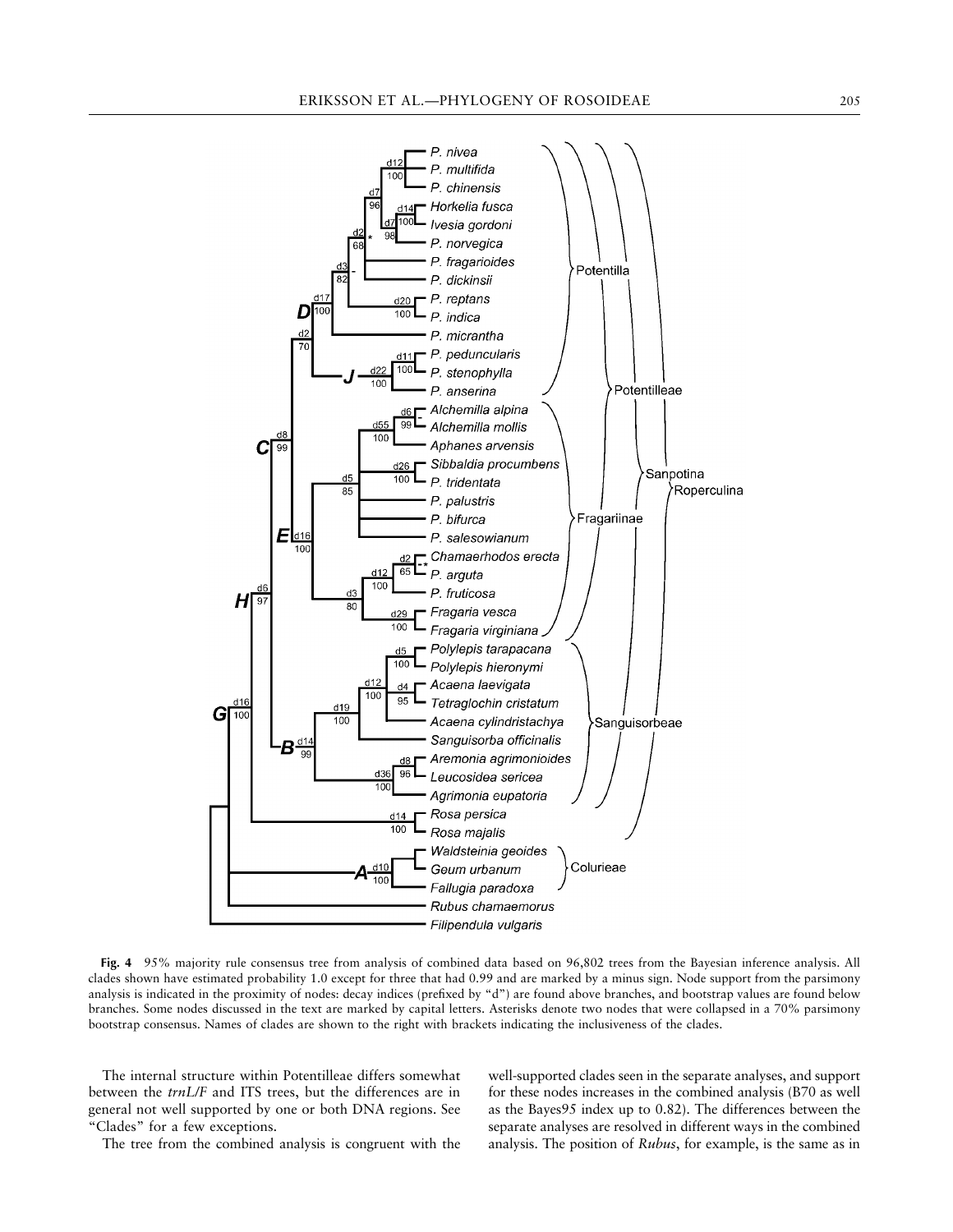

**Fig. 5** 50% majority rule consensus tree with all compatible clades from the Bayesian inference analysis of combined data. The branches are drawn to indicate the mean branch lengths from the  $96,802$  trees as calculated by the "sumt contype = allcompat" command in MrBayes (Huelsenbeck and Ronquist 2001*b*). Scale bar = 0.1 substitutions per site.

the ITS tree by parsimony but with lower support (b57, d1), and it is still unresolved in the Bayesian tree, while the position of *P. anserina* and relatives is as in the *trnL/F* tree, with lower support in the combined parsimony tree (b70, d2) but with a probability of 1.0 in the Bayesian tree.

## *Clades*

The well-supported clade C (1.0, b99, d8) corresponds almost exactly to the tribe Potentilleae *sensu* Hutchinson (1964), except that it includes *Alchemilla*, which Hutchinson included in Sanguisorbeae. The presence of achenes with lateral to basal styles (Wolf 1908) may be a morphological synapomorphy for the clade. Eriksson et al. (1998) discussed this clade as a potential candidate for the name *Potentilla*. However, the clade was only weakly supported in that analysis ( $b \le 50$ , d1), and if given formal genus rank, the current rules of nomenclature would force hundreds of species name changes. Other solutions, assuming a monophyletic taxonomy, would still encompass changes, but less dramatic ones. We therefore attach the name Potentilleae to this clade instead (fig. 4; see appendix for nomenclature).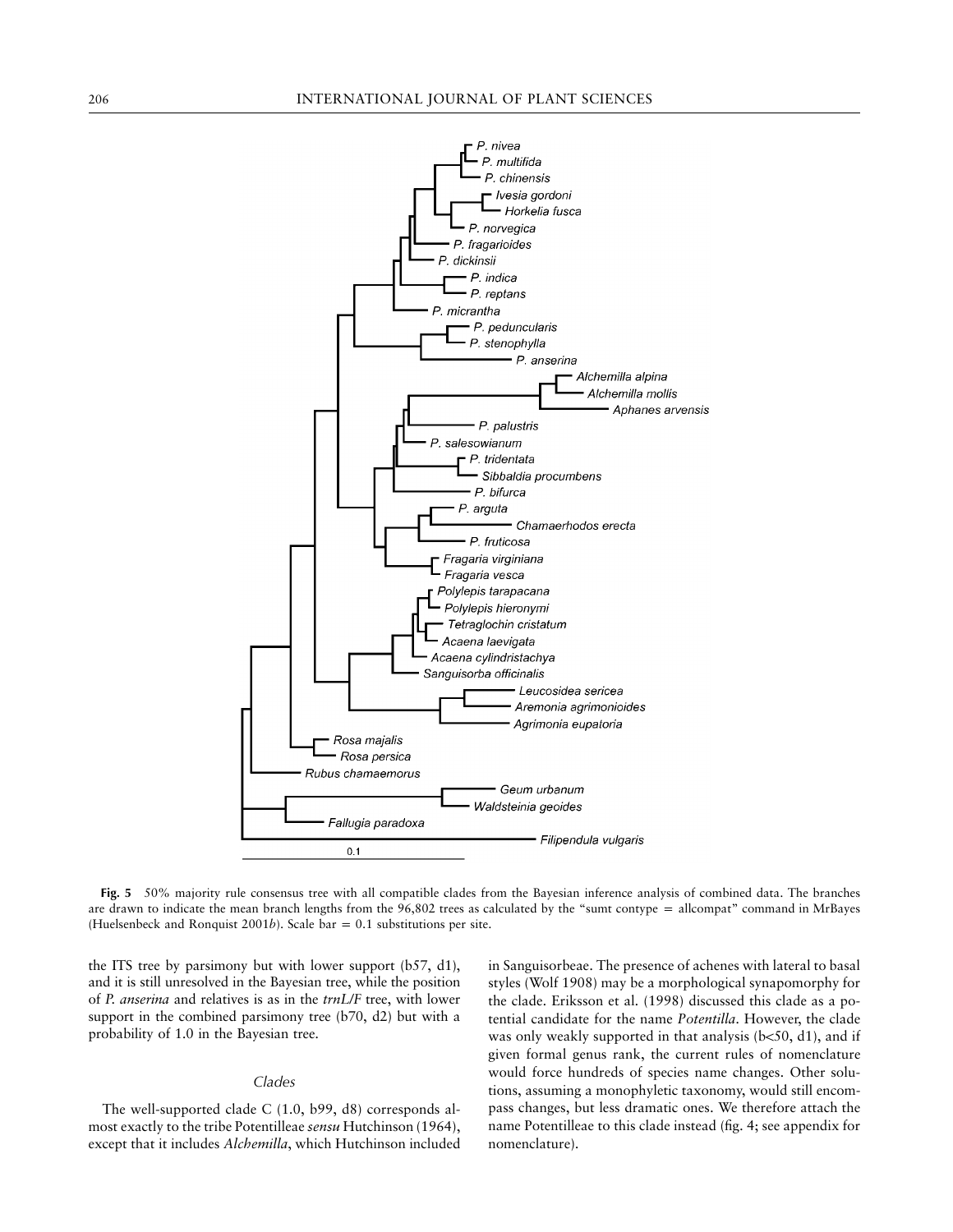The first of the two main clades within Potentilleae, clade E, was weakly supported in the previous analysis (Eriksson et al. 1998), apparently because of the unsettled position of the *Agrimonia* clade in that analysis (clade F). The *trnL/F* data give a strong signal for clade E, and this is further strengthened when the ITS data are added (1.0, b100, d16). This clade was quite unexpected when it was first discovered (Eriksson and Donoghue 1995; Eriksson et al. 1998) because it comprised a number of *Potentilla* species mixed in with several other groups (*Fragaria*, *Alchemilla*, *Chamaerhodos*, and *Sibbaldia*), and they had never before been suggested to form a group together. The *Potentilla* species found here have at one time or another been separated from *Potentilla*, forming, for example, *Sibbaldiopsis* (*Potentilla tridentata*), *Comarum* (*Potentilla palustris*), *Drymocallis* (*Potentilla arguta*), and *Dasiphora* (*Potentilla fruticosa*). There are also indications that additional *Potentilla* species may belong in this clade (T. Eriksson and P. Östensson, unpublished data). We use the name Fragariinae for this clade (fig. 4). Within Fragariinae, the position of *P.* (*Drymocallis*) *arguta* is notable because there are supported differences between the ITS tree (fig. 2) and the *trnL/F* tree (fig. 3). In the ITS tree, *P. arguta* and *Chamaerhodos erecta* form a clade (1.0, b77, d3), while *P.* (*Drymocallis*) *arguta* instead joins *P.* (*Dasiphora*) *fruticosa* in *trnL/F* (0.99, b100, d3). The combined analysis resolves this conflict in favor of the ITS position, but with lower support (fig. 4; 0.99, b65, d2). So far, there are no known morphological synapomorphies for this clade. The "festooned stamens" character is only found within this clade, but the distribution among the species is not yet known in detail (Rydberg 1898; Lindenhofer and Weber 2000).

The other main Potentilleae clade (I) is not especially well supported, but its major component, clade D, is very strongly supported and comprises most of the more than 300 *Potentilla* species along with the embedded segregates *Duchesnea* (*Potentilla indica*), *Horkelia*, and *Ivesia*. It appears probable that additional North American segregates not included here will also join this clade (e.g., *Purpusia*, *Horkeliella*, *Comarella*, and *Stellariopsis*). Internally, clade D is resolved somewhat differently in the separate analyses, and a few of these differences are well supported. For example, *Potentilla norvegica* is sister to *Horkelia* + *Ivesia* in the ITS tree (1.0, b99, d8) while it instead joins a clade with *Potentilla nivea* + *multifida* + *chinensis* in the *trnL/F* tree (1.0, b90, d2). Another example is *Potentilla fragarioides*, which is sister to the rest of the species in clade D in the Bayesian inference ITS tree while nested further within clade D in the *trnL/F* trees (figs. 2, 3). In this case, the clades are weakly supported in the parsimony ITS tree, but a gap in position 654–655 in the ITS data supports the ITS position of *P. fragarioides*. This gap is also present in the *P. anserina* group (clade J). The position of clade J as sister to clade D is well supported in the *trnL/F* tree (1.0, b90, d4), but it is unresolved in the ITS tree (figs. 2, 3). The combined analyses are resolved as in the *trnL/F* trees but with somewhat lower support in the parsimony analyses (b70, d2), which indicates the presence of some conflicting data. Indeed, the most parsimonious trees of the ITS data analyzed independently put the *P. anserina* group as sister to *Fragaria* with very weak support (b14, d1). The problem seems to relate to the rather divergent sequence of *P. anserina*. When it is removed, an ITS analysis yields a trichotomy of clades D, E, and J, as in the

Bayesian inference tree in figure 2. A combined parsimony analysis without *P. anserina* shows clade J as sister group to clade D with support slightly increased compared with the *trnL/F* analysis (b93, d6). Increased sampling may help to resolve the position of the *P. anserina* group more securely.

We have been using *Potentilla* in the strict sense for the species in clade D. In order to minimize species name changes, it is reasonable to apply the name *Potentilla* to a wellsupported clade that includes most of the species now classified as *Potentilla* as well as the type species. The best candidate is clade D (cf. clade P3 of Eriksson et al. 1998). However, the P. anserina clade (J), which may include ca. 50 species (Soják 1994), has traditionally been included in *Potentilla*, and it would be preferrable to avoid renaming those species in a separate genus (*Argentina*). Since clade I is not as well supported as D, we choose a phylogenetic definition of *Potentilla* that is not dependent on the placement of clade J by not giving direct reference to it (see appendix). Thereby, clade J may or may not be included in *Potentilla*, as future research will establish. In the light of the best available evidence (the combined analysis), *Potentilla* includes the *P. anserina* group, but if additional data show that it is sister to clade E, for example, it will be automatically excluded.

The Sanguisorbeae clade is well supported in all of our analyses (clade B, 1.0, b99, d14), and the tribe Sanguisorbeae has consistently been recognized for a long time (Jussieu 1789; Candolle 1825; Focke 1894; Weimarck 1934; Hutchinson 1964). There is no support in the molecular data for the inclusion of *Alchemilla* in Sanguisorbeae, which has been suggested by several authors based on the four-merous flowers and absence of a corolla as in *Sanguisorba* and relatives (but see Schulze-Menz 1964). *Alchemilla* is well nested within Potentilleae, and this is supported by the almost basal position of its styles on the ovules. Most classifications of Sanguisorbeae have included a number of species in which a normal corolla is present (clade F). In previous analyses based on ITS data alone, the connection between the petalous and apetalous groups was tenuous, and Sanguisorbeae often appeared as polyphyletic, albeit with very weak support (Eriksson et al. 1998). In those analyses, the *Agrimonia* clade (clade F), i.e., the clade of Sanguisorbeae with petals, could easily "move around" to different branches of the phylogeny without much change in tree length. This was probably caused by the rather divergent sequence of *Agrimonia*, and it resulted in very low support for many of the nodes and a spurious most parsimonious position of clade F inside the Potentilleae. The addition of just a few morphological characters made a monophyletic Sanguisorbeae more parsimonious (Vretblad et al. 1996).

In the present analysis, the increased sampling of apetalous Sanguisorbeae gave the same effect, namely, that Sanguisorbeae is monophyletic and now with good support. Forcing clade F into the position that was most parsimonious in the previous ITS analysis results in distinctly longer trees: 11 steps longer using ITS only and 37 steps longer for the combined data set. In the present analysis, the petalous *Agrimonia*-group forms a clade (F) with very good support in all analyses, and it is sister to the apetalous clade. To this clade belongs *Agrimonia* as well as the remarkable East African tree *Hagenia* (fig. 2). Further sampling (e.g., of the Asian *Spenceria*) will show if this sister-group relationship holds up or if the petalous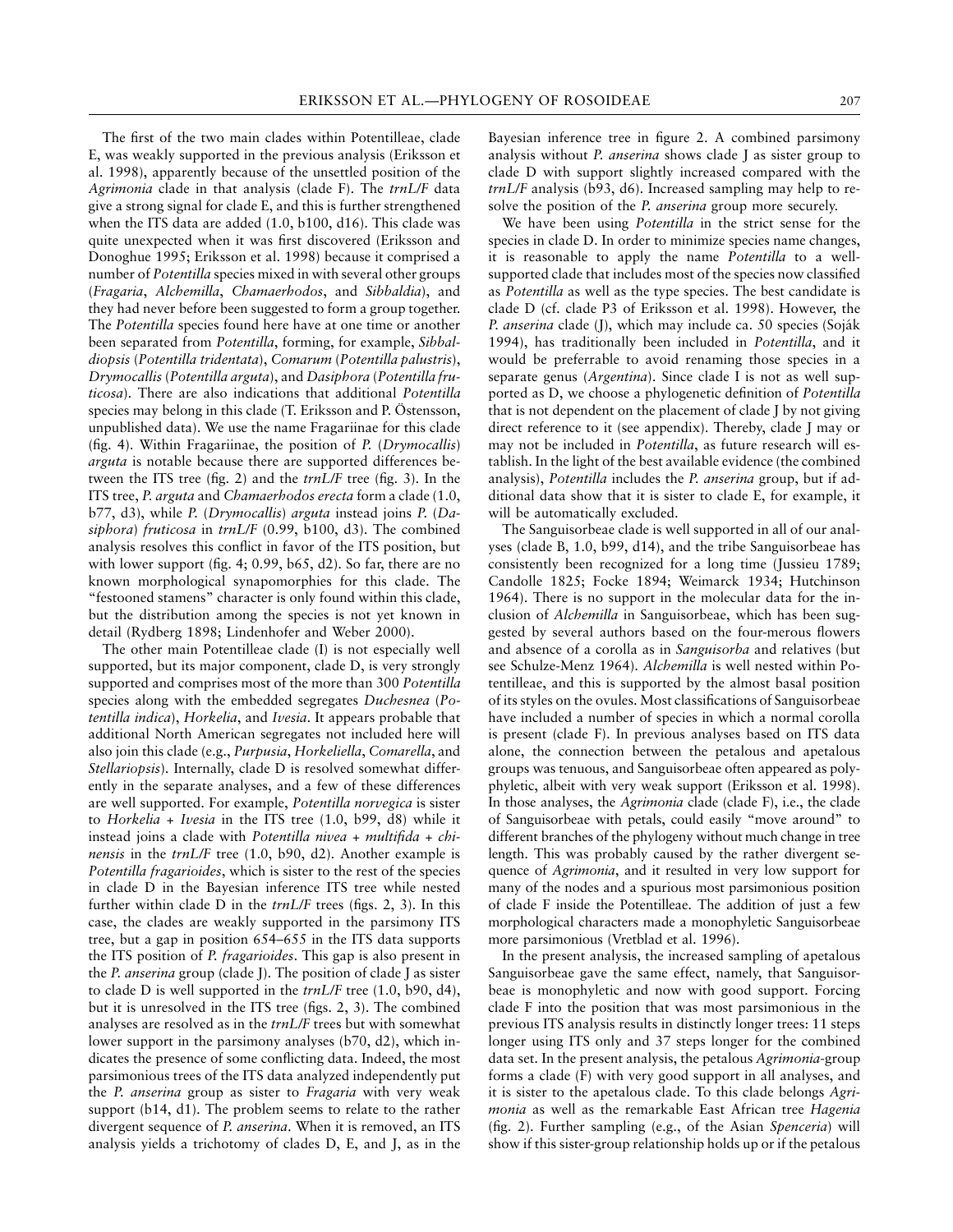group is paraphyletic. The sampling among apetalous Sanguisorbeae (clade K) is limited, but it is nevertheless notable that the large and diverse *Acaena* appears to be paraphyletic. The Andean tree *Polylepis* as well as the dwarf shrub *Tetraglochin* (along with *Margyricarpus*; M. S. Hibbs, unpublished data) seem to be nested within *Acaena*. This is not entirely unexpected given that *Acaena* has a wide Austral-Antarctic distribution and is quite variable in fruit and leaf morphology as well as in habit. Apetalous Sanguisorbeae are currently under investigation with a focus on the origin of *Polylepis* (M. S. Hibbs, unpublished manuscript).

The clade of Potentilleae plus Sanguisorbeae (clade H, 1.0, b97, d6) is another clade in which support is increased. The node was present in the previous ITS analysis, but with low support ( $b < 50$ , d2). Clade H is well supported by sequence data, but no morphological synapomorphies are known. The reduction in the number of stamen whorls from many to three or fewer superficially seems to mark this clade, but this is probably incorrect (Lindenhofer and Weber 2000). We use the name Sanpotina for this clade (cf. appendix). The clade one node closer to the root of the tree, comprising Sanpotina plus *Rosa*, i.e., clade G (1.0, b100, d16), is also better supported compared to previous and separate analyses. This clade, which we name Roperculina, is supported by the presence of operculate pollen (Morgan et al. 1994).

Many clades received improved support through data-set combination and by adding taxa. Some clades differ between the separate analyses, but support increases for those clades that remain when the data are combined. Such circumstances are probably the result of the presence of phylogenetic signal in one data set that is "hidden" in the optimal tree(s) (Barrett et al. 1991). There are a few such clades in our analyses, such as *Aremonia* plus *Leucosidea*, but most of them have less than 70% parsimony bootstrap in ITS, and they are collapsed in figure 2. In a few other cases, one of the clades was favored by the combined analysis, but the support was clearly reduced compared to the separate analyses. Such differences may indicate a real conflict between the data sets, such as hybridization events leading to different nuclear DNA/chloroplast DNA gene trees or lineage sorting events in closely related species. If so, this is an indication of a "local" conflict between the data sets concerning the taxa in question but not necessarily indicative of a general conflict in the data. However, sampling can be an important issue for phylogenetic analyses (Rannala et al. 1998; Rydin and Källersjö 2002), and it may be that these conflicts are simply spurious results caused by the limited sampling, especially within clade I (*Potentilla*).

The position of *Rubus* is particularly problematic. In all analyses using Bayesian inference, its position is unresolved. In parsimony analyses, however, chloroplast DNA data favor a position in which *Rubus* is sister to Roperculina (clade G in fig. 3; *rbcL* tree in Morgan et al. 1994) while ITS data favor *Rubus* as sister to Colurieae (clade A in fig. 2; Eriksson et al.

1998). In part, this may be an effect of sampling: when the sampling is increased in Colurieae, *Rubus* joins Roperculina in analyses of ITS data (Smedmark and Eriksson 2002). However, when sampling was increased in *Rubus*, the support for *Rubus* as sister to Colurieae increased (Eriksson et al. 1998). *Rubus*, *Fallugia*, *Geum*, and *Waldsteinia* share a four base pair indel in a region of *trnL/F* where many gaps overlap (position 886–889, not used as separate character). This gap is somewhat ambiguous but would support the sister group relationship of *Rubus* and Colurieae, which is contrary to the result from the *trnL/F* sequence data alone. Because the support values of these clades decrease in the combined analysis when compared to the separate analyses, it seems that there is a conflict in the data sets. The cause of that conflict is not known.

Problems also remain within Potentilleae. In *Potentilla* (clade I), a better sample of species is needed to alleviate these problems, but it is questionable if the molecular "markers" used here are variable enough to resolve details within such a closely related group. Also, the use of ITS among these groups of *Potentilla* may be particularly problematic because of the (supposedly) common hybridization (Asker 1971; Soják 1986; Yurtsev 1993) and consequences relating to ensuing concerted evolution (Wendel et al. 1995; Smedmark et al. 2003). Several groups of species in *Potentilla* are apomictic where concerted evolution might be unpredictable (Campbell et al. 1997), but this is perhaps only a local phylogenetic problem. However, hybridizations, such as those suggested by Soják (1986), of new species resulting from more distant crosses would be a problem if they are shown to be real. Distant crosses, even without the formation of new species, present hard puzzles to solve when using ITS (Alice et al. 2001). It might be more useful to use a variable nuclear low-copy DNA region, such as introns in GBSSI (*waxy*), which are less influenced by concerted evolution (Mason-Gamer 2001; Smedmark et al. 2003).

Some phylogenetic relationships resulting from separate ITS and *trnL/F* analyses clearly differ within Potentilleae in the present study, and it is possible that these discrepancies are caused by the two DNA regions actually tracking different gene histories. At present, however, our sample is not enough for a detailed investigation.

## **Acknowledgments**

This study was supported by grants from the Royal Swedish Academy of Sciences and the Bergius Foundation to Torsten Eriksson and NSF Doctoral Dissertation Improvement Grant DEB-9902313 to Malin S. Hibbs. We thank M. Helfgott and coworkers for two ITS sequences and leaves of *Leucosidea*. We are also grateful to Göteborg Botanical Garden and Uppsala University Botanical Garden for supplying leaves and to J. Smedmark and P. Korall for comments on an earlier version of this manuscript.

### **Appendix**

#### **Nomenclature**

Below are definitions of clade names and their corresponding ranked names (fig. 4). These phylogenetic definitions are node

based or stem based (de Queiroz and Gauthier 1992, 1994) and follow the preliminary Phylocode (http://phylocode.org).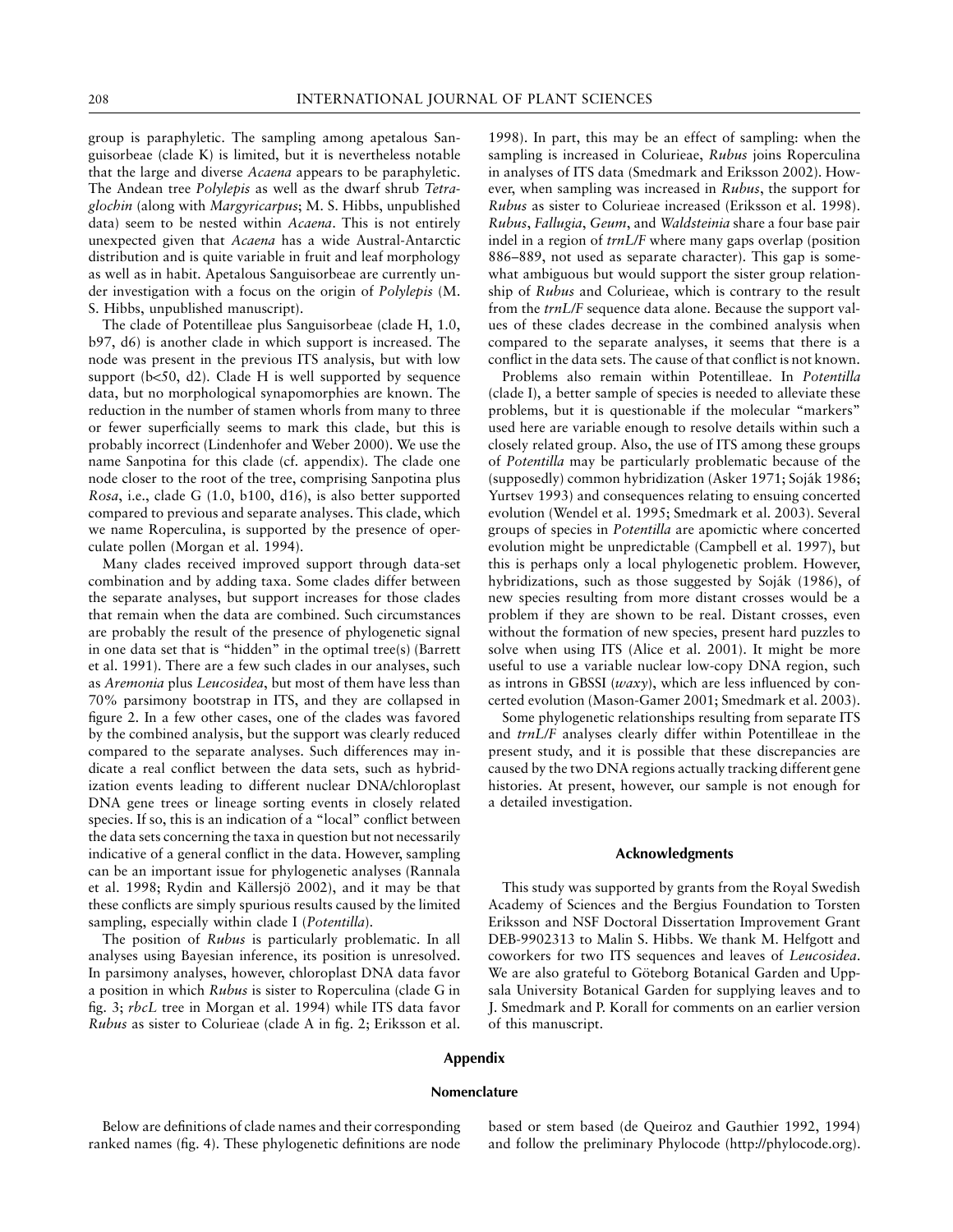References to ranked names (International Code of Botanical Nomenclature [ICBN]; Greuter et al. 2000) follow Reveal (2000).

The names Sanguisorbeae, Sanguisorbinae, Agrimoniinae, Potentilleae, Fragariinae, and Potentilla have stem-based definitions because these groups are well supported but not well sampled at this point. Any new additions to the root branch of these groups are thereby included in the clade. Because the genus name is an integral part of the species name under ICBN, subsequent changes in genus assignment of specifiers might cause future confusion regarding genera and phylogenetic names. To minimize this potential problem, we use type species as specifiers where possible because the type species will always be included in the genus.

We include a tentative list of genera that, based on current knowledge, are enclosed by the clades defined. Some of these genera have not been sampled here, and the list is therefore based on this analysis, our preliminary morphological investigations, and published sources. Synonyms are generally not included.

#### *Roperculina*

*Node-based definition*. Roperculina is the least-inclusive clade containing *Rosa cinnamomea*, *Sanguisorba officinalis*, *Fragaria vesca*, and *Potentilla reptans.*

This name is not ranked. Possible ranks might be subsubfamily or supersupertribe. We know of no usage of such ranks in Rosaceae.

The clade Roperculina comprises *Rosa* (including *Hulthemia*) along with the genera of Sanpotina (cf. below).

#### *Sanpotina*

*Node-based definition*. Sanpotina is the least-inclusive clade containing *S. officinalis*, *F. vesca*, and *P. reptans*.

This name is not ranked. Possible ranks might be subsubsubfamily or supertribe. We know of no usage of such ranks in Rosaceae.

The clade Sanpotina comprises the genera of Sanguisorbeae and Potentilleae (cf. below).

#### *Sanguisorbeae*

*Stem-based definition*. Sanguisorbeae is the most inclusive clade containing *S. officinalis* but not *P. reptans*, *F. vesca*, or *R. cinnamomea*.

*ICBN at tribus rank*. Sanguisorbeae DC.—Prodr. 2:588. 1825.

*Typus*. *Sanguisorba* L.

The clade Sanguisorbeae comprises the genera of Sanguisorbinae and Agrimoniinae (cf. below).

#### *Sanguisorbinae*

*Stem-based definition*. Sanguisorbinae is the most inclusive clade containing *S. officinalis* but not *Agrimonia eupatoria*, *F. vesca*, or *R. cinnamomea*.

*ICBN at subtribus rank*. Sanguisorbinae Torr. & A. Gray—Fl. N. Amer. 1:428. Jun 1840.

*Typus*. *Sanguisorba* L.

The clade Sanguisorbinae comprises the genera *Acaena*, *Bencomia* (Helfgott et al. 2000), *Cliffortia*, *Dendriopoterium*, *Marcetella*, *Margyricarpus*, *Polylepis*, *Poterium*, *Sanguisorba*, *Sarcopoterium*, and *Tetraglochin*.

## *Agrimoniinae*

*Stem-based definition*. Agrimoniinae is the most inclusive clade containing *A. eupatoria* but not *S. officinalis*, *F. vesca*, or *R. cinnamomea*.

*ICBN at subtribus rank*. Agrimoniinae J. Presl— Wsobecny Rostl. 1:502. 1846.

*Typus*. *Agrimonia* L.

The clade Agrimoniinae comprises the genera *Agrimonia*, *Aremonia*, *Hagenia*, *Leucosidea*, and *Spenceria*.

## *Potentilleae*

*Stem-based definition*. Potentilleae is the most inclusive clade containing *Potentilla reptans* but not *Sanguisorba officinalis*, *Agrimonia eupatoria*, or *Rosa cinnamomea*.

*ICBN at tribus rank*. Potentilleae Sweet—Brit. Fl. Gard. 2:124. 1825.

*Typus*. *Potentilla* L.

The clade Potentilleae comprises the genera *Potentilla* (cf. below), possibly *Comarella*, *Purpusia*, and *Stellariopsis*, and the genera of Fragariinae (cf. below).

# *Fragariinae*

*Stem-based definition*. Fragariinae is the most inclusive clade containing *Fragaria vesca* but not *Potentilla anserina*, *Potentilla reptans*, or *Sanguisorba officinalis*.

*ICBN at subtribus rank*. Fragariinae Torr. & A. Gray—Fl. N. Am. 1:435. 1840.

*Typus*. *Fragaria* L.

The clade Fragariinae comprises the genera *Alchemilla* (including at least *Aphanes* but probably also *Lachemilla* and *Zygalchemilla*), *Chamaerhodos*, *Comarum*, *Dasiphora* (*Pentaphylloides*), *Drymocallis*, *Fragaria*, *Sibbaldia*, *Sibbaldianthe* (p *Schistophyllidium*; Kurtto and Eriksson 2003), and *Sibbaldiopsis*. In addition, some species currently classified as *Po*tentilla will be included here (T. Eriksson and P. Östensson, unpublished data).

#### *Potentilla*

*Stem-based definition*. Potentilla is the most inclusive clade containing *Potentilla reptans* but not *Fragaria vesca*, *Comarum palustre*, or *Sanguisorba officinalis*.

*ICBN at genus rank*. *Potentilla* L.—Sp. Pl. 1753:495. *Typus*. *P. reptans* L.

The clade *Potentilla* includes *Argentina*, *Duchesnea*, *Horkelia*, *Ivesia*, and probably *Horkeliella*. Some genera not sampled here are potential candidates for inclusion: *Comarella*, *Purpusia*, and *Stellariopsis*.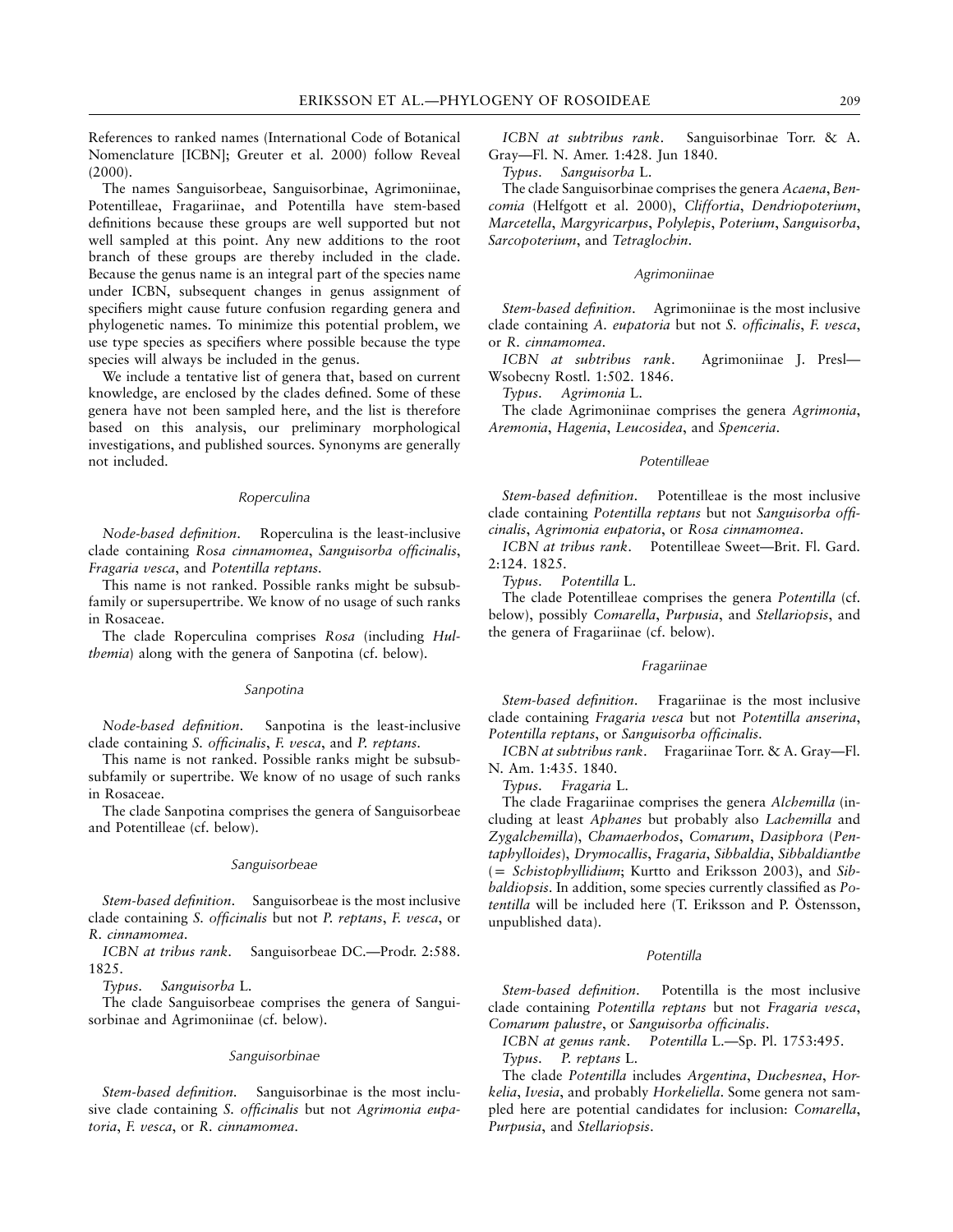## **Literature Cited**

- Alice LA, CS Campbell 1999 Phylogeny of *Rubus* (Rosaceae) based on nuclear ribosomal DNA internal transcribed spacer region sequences. Am J Bot 86:81–97.
- Alice LA, T Eriksson, B Eriksen, CS Campbell 2001 Hybridization and gene flow between distantly related species of *Rubus*(Rosaceae): evidence from nuclear ribosomal DNA internal transcribed spacer region sequences. Syst Bot 26:769–778.
- Asker S 1971 Some viewpoints on *Fragaria*-d *Potentilla*-d intergeneric hybridization. Hereditas 67:181–190.
- Baldwin BG 1992 Phylogenetic utility of the internal transcribed spacers of nuclear ribosomal DNA in plants: an example from the Compositae. Mol Phylogenet Evol 1:3–16.
- Baldwin BG, MJ Sanderson, MJ Porter, MF Wojciechowski, CS Campbell, MJ Donoghue 1995 The ITS region of nuclear ribosomal DNA: avaluable source of evidence on angiosperm phylogeny. Ann Mo Bot Gard 82:247–277.
- Barrett M, MJ Donoghue, E Sober 1991 Against consensus. Syst Zool 40:486–493.
- Bremer K 1988 The limits of amino acid sequence data in angiosperm phylogenetic reconstruction. Evolution 42:795–803.
- Campbell CS, MF Wojciechowski, BG Baldwin, LA Alice, MJ Donoghue 1997 Persistent nuclear ribosomal DNA sequence polymorphism in the *Amelanchier* agamic complex (Rosaceae). Mol Biol Evol 14:81–90.
- de Candolle AP 1825 Prodromus systematis naturalis regni vegetabilis. Treuttel & Würtz, Paris.
- de Jussieu AL 1789 Genera plantarum, secundum ordines naturales disposita. Herrisant & Barrois, Paris.
- de Queiroz K, J Gauthier 1992 Phylogenetic taxonomy. Annu Rev Ecol Syst 23:449–480.
- 1994 Toward a phylogenetic system of biological nomenclature. Trends Ecol Evol 9:27–31.
- Donoghue MJ, RG Olmstead, JF Smith, JD Palmer 1992 Phylogenetic relationships of Dipsacales based on rbcL sequences. Ann Mo Bot Gard 79:333–345.
- Eriksson T 1999 AutoDecay, version 4.0.2. Bergius Foundation, Royal Swedish Academy of Sciences, Stockholm.
- Eriksson T, MJ Donoghue 1995 Is *Potentilla* monophyletic? a phylogenetic analysis of the Rosoideae (Rosaceae) using nuclear ribosomal ITS sequences. Am J Bot 82(suppl):128 (abstr 366).
- Eriksson T, MJ Donoghue, MS Hibbs 1998 Phylogenetic analysis of *Potentilla* using DNA sequences of nuclear ribosomal internal transcribed spacers (ITS), and implications for the classification of Rosoideae (Rosaceae). Plant Syst Evol 211:155–179.
- Felsenstein J 1985 Confidence limits on phylogenies: an approach using the bootstrap. Evolution 39:783–791.
- Focke WO 1894 Rosaceae. Pages 1-60 in A Engler, ed. Die natürlichen Pflanzenfamilien. Vol 3, abt 3. Engelmann, Leipzig.
- Greuter W, J McNeill, FR Barrie, HM Burdet, V Demoulin, TS Filguieras, DH Nicolson, et al, eds 2000 International code of botanical nomenclature. Koeltz, Königstein.
- Helfgott DM, J Francisco-Ortega, A Santos-Guerra, RK Jansen, BB Simpson 2000 Biogeography and breeding system evolution of the woody *Bencomia* alliance (Rosaceae) in Macaronesia based on ITS sequence data. Syst Bot 25:82–97.
- Hillis DM, JJ Bull 1993 An empirical test of bootstrapping as a method for assessing confidence in phylogenetic analysis. Syst Biol 42:182–192.
- Huelsenbeck JP, F Ronquist 2001*a* MrBayes: bayesian inference of phylogenetic trees. Biometrics 17:754–755.
- 2001*b* MrBayes: a program for the Bayesian inference of phylogeny, version 2.01. Computer program distributed by the authors, Rochester, N.Y., and Uppsala.
- Hutchinson J 1964 The genera of flowering plants. Oxford University Press, Oxford.
- Kluge AG, JS Farris 1969 Quantitative phyletics and the evolution of Anurans. Syst Zool 18:1–32.
- Kurtto A, T Eriksson 2003 Generic delimitation and nomenclatural adjustments in *Potentilla* (Rosaceae). Ann Bot Fenn (in press).
- Lewis PO 2001 Phylogenetic systematics turns over a new leaf. Trends Ecol Evol 16:30–37.
- Lindenhofer A, A Weber 2000 Structural and developmental diversity of the androecium of Rosoideae (Rosaceae). Bot Jahrb Syst 122: 63–91.
- Mason-Gamer RJ 2001 Origin of North American *Elymus* (Poaceae: Triticeae) allotetraploids based on granule-bound starch synthase gene sequences. Syst Bot 26:757–768.
- Morgan DR, DE Soltis, KR Robertson 1994 Systematic and evolutionary implications of rbcL sequence variation in Rosaceae. Am J Bot 81:890–903.
- Posada D, KA Crandall 1998 Modeltest: testing the model of DNA substitution. Bioinformatics 14:817–818.
- Potter D, F Gao, PE Bortiri, S-H Oh, S Baggett 2002 Phylogenetic relationships in Rosaceae inferred from chloroplast matK and trnLtrnF nucleotide sequence data. Plant Syst Evol 231:77–89.
- Rambaut A 1996 Se-Al: sequence alignment editor, version 1.0a1. Department of Zoology, Oxford University, Oxford.
- Rannala B, JP Huelsenbeck, Z Yang, R Nielsen 1998 Taxon sampling and accuracy of large phylogenies. Syst Biol 47:702–710.
- Reveal JL 2000 Index nominum supragenericorum plantarum vascularium. University of Maryland. http://www.inform.umd.edu/ EdRes/Colleges/LFSC/life\_sciences/.plant\_biology/.WWW/ supragen.html.
- Robertson KR 1974 The genera of Rosaceae in the southeastern United States. J Arnold Arbor Harv Univ 55:303–332, 344–401, 611–662.
- Rodríguez F, JL Oliver, A Marín, JR Medina 1990 The general stochastic model of nucleotide substitution. J Theor Biol 142:485–501.
- Rydberg PA 1898 A monograph of the North American Potentilleae. Mem Dep Bot Columbia College 2:1–223, pls. 1–112.
- Rydin C, M Källersjö 2002 Taxon sampling and seed plant phylogeny. Cladistics 18:485–513.
- Sanderson MJ, MJ Donoghue 1996 The relationship between homoplasy and confidence in a phylogenetic tree. Pages 67–89 *in* MJ Sanderson, L Hufford, eds. Homoplasy: the recurrence of similarity in evolution. Academic Press, San Diego, Calif.
- Schulze-Menz GK 1964 Rosales. Pages 193–242 *in* H Melchior, ed. A. Engler's Syllabus der Pflanzenfamilien. Vol 2. Borntraeger, Berlin.
- Smedmark JEE, T Eriksson 2002 Phylogenetic relationships of *Geum* (Rosaceae) and relatives inferred from the nrITS and trnL-trnF regions. Syst Bot 27:303–317.
- Smedmark JEE, T Eriksson, RC Evans, CS Campbell 2003 Ancient allopolyploid speciation in Geinae (Rosaceae): evidence from nuclear granule-bound starch synthase (GBSSI) gene sequences. Syst Biol (in press).
- Soja´k J 1986 Notes on *Potentilla*. I. Hybridogeneous species derived from intersectional hybrids of sect. Niveae  $\times$  sect. Multifidae. Bot Jahrb Syst 106:145–210.
- 1994 Notes on *Potentilla* (Rosaceae) X-XII. X. The section Dumosae. XI. The *P. microphylla* and *P. stenophylla* groups (sect. Pentaphylloides). XII. Key to the taxa of *P.* sect. Pentaphylloides (Anserina). Bot Jahrb Syst 116:11–81.
- Staden R 1996 The Staden sequence analysis package. Mol Biotechnol 5:233–241.
- Swensen SM, BC Mullin 1997 The impact of molecular systematics on hypotheses for the evolution of root nodule symbioses and im-